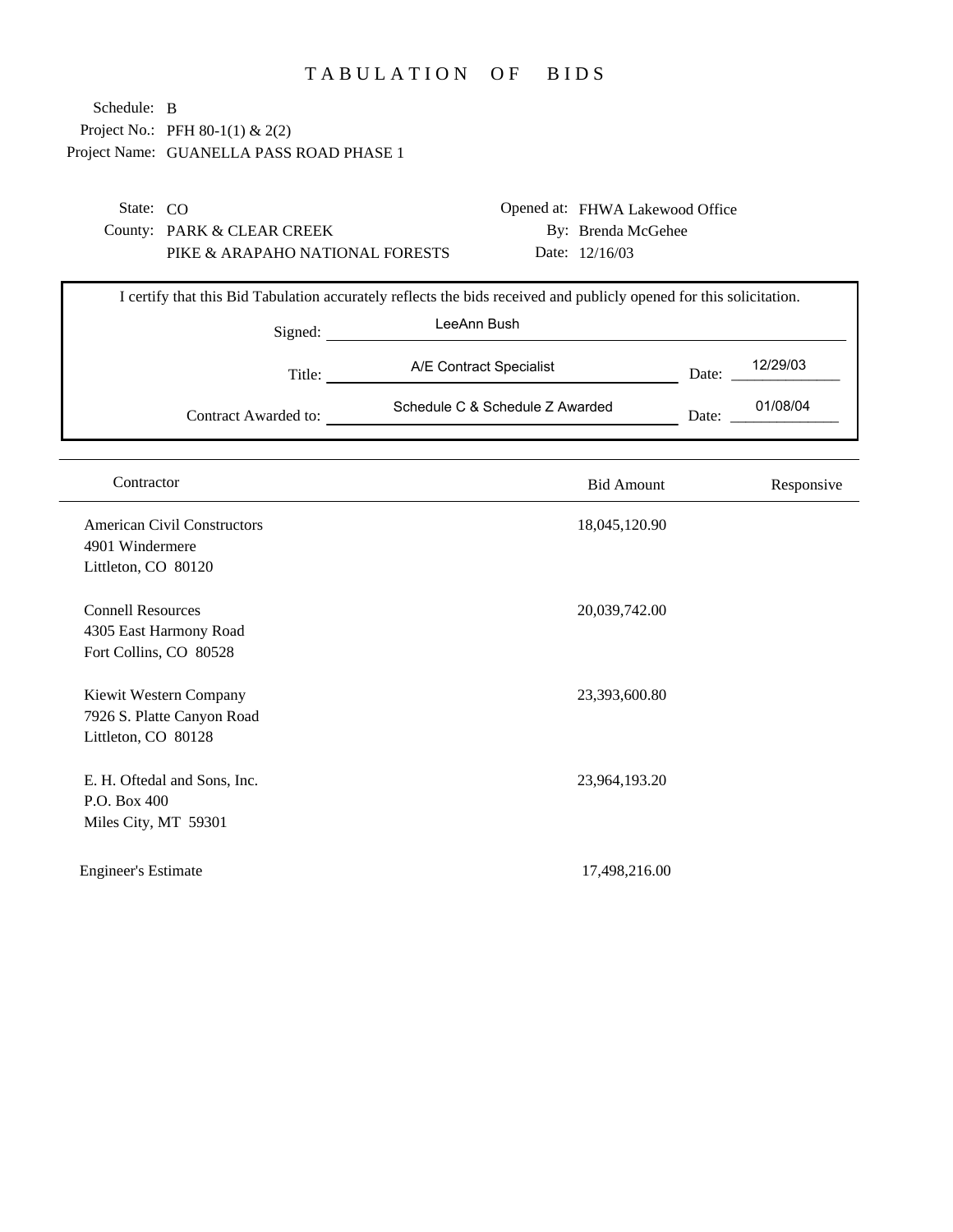| Item<br>No. | Item<br>Unit                       | Item<br>Description                                | Quantity   | Unit<br>Price | Amount       |
|-------------|------------------------------------|----------------------------------------------------|------------|---------------|--------------|
| 15101       | <b>LPSM</b>                        | Mobilization                                       |            |               |              |
|             | <b>American Civil Constructors</b> |                                                    | <b>ALL</b> | 1,200,000.00  | 1,200,000.00 |
|             | <b>Connell Resources</b>           |                                                    |            | 1,800,000.00  | 1,800,000.00 |
|             | Kiewit Western Company             |                                                    |            | 2,075,000.00  | 2,075,000.00 |
|             | E. H. Oftedal and Sons, Inc.       |                                                    |            | 2,221,000.00  | 2,221,000.00 |
|             | <b>ENGINEER'S ESTIMATE</b>         |                                                    |            | 1,295,000.00  | 1,295,000.00 |
| 15202       | km                                 | Slope, reference, and clearing and grubbing stakes |            |               |              |
|             | <b>American Civil Constructors</b> |                                                    | 12.324     | 6,500.00      | 80,106.00    |
|             | <b>Connell Resources</b>           |                                                    |            | 6,000.00      | 73,944.00    |
|             | Kiewit Western Company             |                                                    |            | 7,000.00      | 86,268.00    |
|             | E. H. Oftedal and Sons, Inc.       |                                                    |            | 9,300.00      | 114,613.20   |
|             | <b>ENGINEER'S ESTIMATE</b>         |                                                    |            | 7,000.00      | 86,268.00    |
| 15204       | Each                               | Drainage structure survey and staking              |            |               |              |
|             | <b>American Civil Constructors</b> |                                                    | 106        | 420.00        | 44,520.00    |
|             | <b>Connell Resources</b>           |                                                    |            | 370.00        | 39,220.00    |
|             | Kiewit Western Company             |                                                    |            | 1,200.00      | 127,200.00   |
|             | E. H. Oftedal and Sons, Inc.       |                                                    |            | 220.00        | 23,320.00    |
|             | <b>ENGINEER'S ESTIMATE</b>         |                                                    |            | 800.00        | 84,800.00    |
| 15204A      | Each                               | Concrete box culvert layout and control            |            |               |              |
|             | <b>American Civil Constructors</b> |                                                    | 3          | 875.00        | 2,625.00     |
|             | <b>Connell Resources</b>           |                                                    |            | 780.00        | 2,340.00     |
|             | Kiewit Western Company             |                                                    |            | 1,100.00      | 3,300.00     |
|             | E. H. Oftedal and Sons, Inc.       |                                                    |            | 2,200.00      | 6,600.00     |
|             | <b>ENGINEER'S ESTIMATE</b>         |                                                    |            | 4,000.00      | 12,000.00    |
| 15206       | <b>LPSM</b>                        | Retaining wall survey and staking                  |            |               |              |
|             | <b>American Civil Constructors</b> |                                                    | <b>ALL</b> | 21,500.00     | 21,500.00    |
|             | <b>Connell Resources</b>           |                                                    |            | 17,200.00     | 17,200.00    |
|             | Kiewit Western Company             |                                                    |            | 200,000.00    | 200,000.00   |
|             | E. H. Oftedal and Sons, Inc.       |                                                    |            | 18,000.00     | 18,000.00    |
|             | <b>ENGINEER'S ESTIMATE</b>         |                                                    |            | 45,000.00     | 45,000.00    |
| 15207       | km                                 | Grade finishing stakes                             |            |               |              |
|             | <b>American Civil Constructors</b> |                                                    | 24.648     | 1,800.00      | 44,366.40    |
|             | <b>Connell Resources</b>           |                                                    |            | 2,000.00      | 49,296.00    |
|             | Kiewit Western Company             |                                                    |            | 3,100.00      | 76,408.80    |
|             | E. H. Oftedal and Sons, Inc.       |                                                    |            | 2,000.00      | 49,296.00    |
|             | <b>ENGINEER'S ESTIMATE</b>         |                                                    |            | 2,500.00      | 61,620.00    |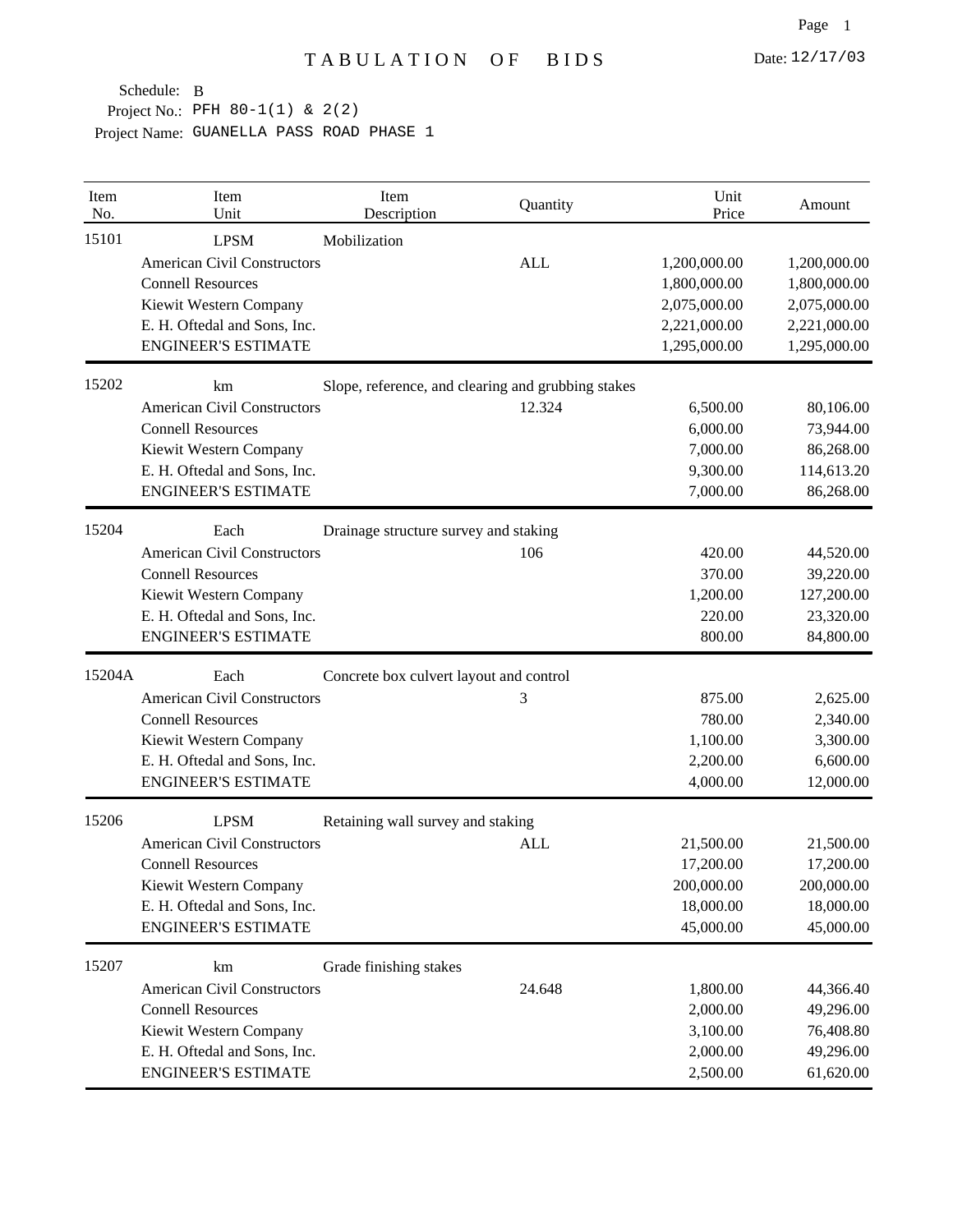| Item<br>No. | Item<br>Unit                       | Item<br>Description              | Quantity   | Unit<br>Price | Amount     |
|-------------|------------------------------------|----------------------------------|------------|---------------|------------|
| 15209       | Hour                               | Miscellaneous survey and staking |            |               |            |
|             | <b>American Civil Constructors</b> |                                  | 280        | 150.00        | 42,000.00  |
|             | <b>Connell Resources</b>           |                                  |            | 130.00        | 36,400.00  |
|             | Kiewit Western Company             |                                  |            | 150.00        | 42,000.00  |
|             | E. H. Oftedal and Sons, Inc.       |                                  |            | 150.00        | 42,000.00  |
|             | <b>ENGINEER'S ESTIMATE</b>         |                                  |            | 130.00        | 36,400.00  |
| 15212       | Each                               | Approach road survey and Staking |            |               |            |
|             | <b>American Civil Constructors</b> |                                  | 4          | 525.00        | 2,100.00   |
|             | <b>Connell Resources</b>           |                                  |            | 470.00        | 1,880.00   |
|             | Kiewit Western Company             |                                  |            | 3,100.00      | 12,400.00  |
|             | E. H. Oftedal and Sons, Inc.       |                                  |            | 2,600.00      | 10,400.00  |
|             | <b>ENGINEER'S ESTIMATE</b>         |                                  |            | 2,500.00      | 10,000.00  |
| 15216A      | Each                               | Parking area survey and staking  |            |               |            |
|             | <b>American Civil Constructors</b> |                                  | 5          | 2,700.00      | 13,500.00  |
|             | <b>Connell Resources</b>           |                                  |            | 2,350.00      | 11,750.00  |
|             | Kiewit Western Company             |                                  |            | 3,200.00      | 16,000.00  |
|             | E. H. Oftedal and Sons, Inc.       |                                  |            | 9,500.00      | 47,500.00  |
|             | <b>ENGINEER'S ESTIMATE</b>         |                                  |            | 5,000.00      | 25,000.00  |
| 15401       | <b>LPSM</b>                        | Contractor testing               |            |               |            |
|             | <b>American Civil Constructors</b> |                                  | <b>ALL</b> | 270,000.00    | 270,000.00 |
|             | <b>Connell Resources</b>           |                                  |            | 195,000.00    | 195,000.00 |
|             | Kiewit Western Company             |                                  |            | 850,000.00    | 850,000.00 |
|             | E. H. Oftedal and Sons, Inc.       |                                  |            | 227,000.00    | 227,000.00 |
|             | <b>ENGINEER'S ESTIMATE</b>         |                                  |            | 200,000.00    | 200,000.00 |
| 15501       | <b>LPSM</b>                        | Construction schedule            |            |               |            |
|             | <b>American Civil Constructors</b> |                                  | <b>ALL</b> | 20,000.00     | 20,000.00  |
|             | <b>Connell Resources</b>           |                                  |            | 10,000.00     | 10,000.00  |
|             | Kiewit Western Company             |                                  |            | 5,000.00      | 5,000.00   |
|             | E. H. Oftedal and Sons, Inc.       |                                  |            | 42,000.00     | 42,000.00  |
|             | <b>ENGINEER'S ESTIMATE</b>         |                                  |            | 20,000.00     | 20,000.00  |
| 15702       | ha                                 | Temporary turf establishment     |            |               |            |
|             | <b>American Civil Constructors</b> |                                  | 7          | 540.00        | 3,780.00   |
|             | <b>Connell Resources</b>           |                                  |            | 4,000.00      | 28,000.00  |
|             | Kiewit Western Company             |                                  |            | 2,800.00      | 19,600.00  |
|             | E. H. Oftedal and Sons, Inc.       |                                  |            | 900.00        | 6,300.00   |
|             | <b>ENGINEER'S ESTIMATE</b>         |                                  |            | 1,500.00      | 10,500.00  |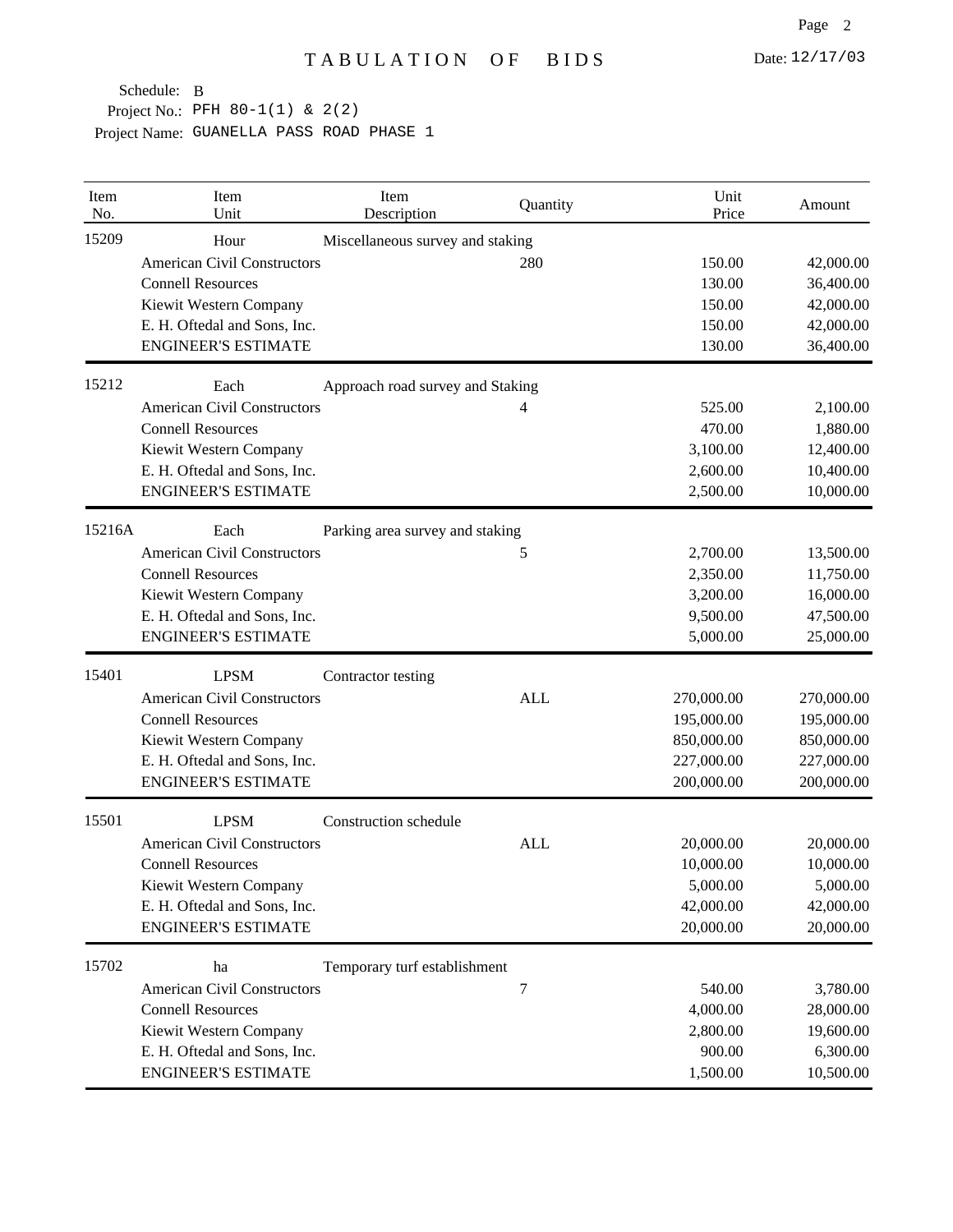| Item<br>No. | Item<br>Unit                       | Item<br>Description         | Quantity   | Unit<br>Price | Amount     |
|-------------|------------------------------------|-----------------------------|------------|---------------|------------|
| 15703       | m                                  | Silt fence                  |            |               |            |
|             | <b>American Civil Constructors</b> |                             | 9,900      | 9.25          | 91,575.00  |
|             | <b>Connell Resources</b>           |                             |            | 25.00         | 247,500.00 |
|             | Kiewit Western Company             |                             |            | 15.00         | 148,500.00 |
|             | E. H. Oftedal and Sons, Inc.       |                             |            | 14.00         | 138,600.00 |
|             | <b>ENGINEER'S ESTIMATE</b>         |                             |            | 11.00         | 108,900.00 |
| 15709       | Each                               | Check dams                  |            |               |            |
|             | <b>American Civil Constructors</b> |                             | 20         | 550.00        | 11,000.00  |
|             | <b>Connell Resources</b>           |                             |            | 200.00        | 4,000.00   |
|             | Kiewit Western Company             |                             |            | 400.00        | 8,000.00   |
|             | E. H. Oftedal and Sons, Inc.       |                             |            | 380.00        | 7,600.00   |
|             | <b>ENGINEER'S ESTIMATE</b>         |                             |            | 250.00        | 5,000.00   |
| 15711       | Each                               | Sediment traps              |            |               |            |
|             | <b>American Civil Constructors</b> |                             | 3          | 2,400.00      | 7,200.00   |
|             | <b>Connell Resources</b>           |                             |            | 15,000.00     | 45,000.00  |
|             | Kiewit Western Company             |                             |            | 2,000.00      | 6,000.00   |
|             | E. H. Oftedal and Sons, Inc.       |                             |            | 405.00        | 1,215.00   |
|             | <b>ENGINEER'S ESTIMATE</b>         |                             |            | 2,000.00      | 6,000.00   |
| 15718       | Each                               | Inlet protection            |            |               |            |
|             | <b>American Civil Constructors</b> |                             | 16         | 170.00        | 2,720.00   |
|             | <b>Connell Resources</b>           |                             |            | 125.00        | 2,000.00   |
|             | Kiewit Western Company             |                             |            | 100.00        | 1,600.00   |
|             | E. H. Oftedal and Sons, Inc.       |                             |            | 220.00        | 3,520.00   |
|             | <b>ENGINEER'S ESTIMATE</b>         |                             |            | 500.00        | 8,000.00   |
| 15725A      | <b>LPSM</b>                        | Temporary diversion channel |            |               |            |
|             | <b>American Civil Constructors</b> |                             | <b>ALL</b> | 30,000.00     | 30,000.00  |
|             | <b>Connell Resources</b>           |                             |            | 20,000.00     | 20,000.00  |
|             | Kiewit Western Company             |                             |            | 12,000.00     | 12,000.00  |
|             | E. H. Oftedal and Sons, Inc.       |                             |            | 7,100.00      | 7,100.00   |
|             | <b>ENGINEER'S ESTIMATE</b>         |                             |            | 20,000.00     | 20,000.00  |
| 15734       | m                                  | Sediment control log        |            |               |            |
|             | <b>American Civil Constructors</b> |                             | 1,300      | 13.00         | 16,900.00  |
|             | <b>Connell Resources</b>           |                             |            | 15.00         | 19,500.00  |
|             | Kiewit Western Company             |                             |            | 20.00         | 26,000.00  |
|             | E. H. Oftedal and Sons, Inc.       |                             |            | 30.00         | 39,000.00  |
|             | <b>ENGINEER'S ESTIMATE</b>         |                             |            | 20.00         | 26,000.00  |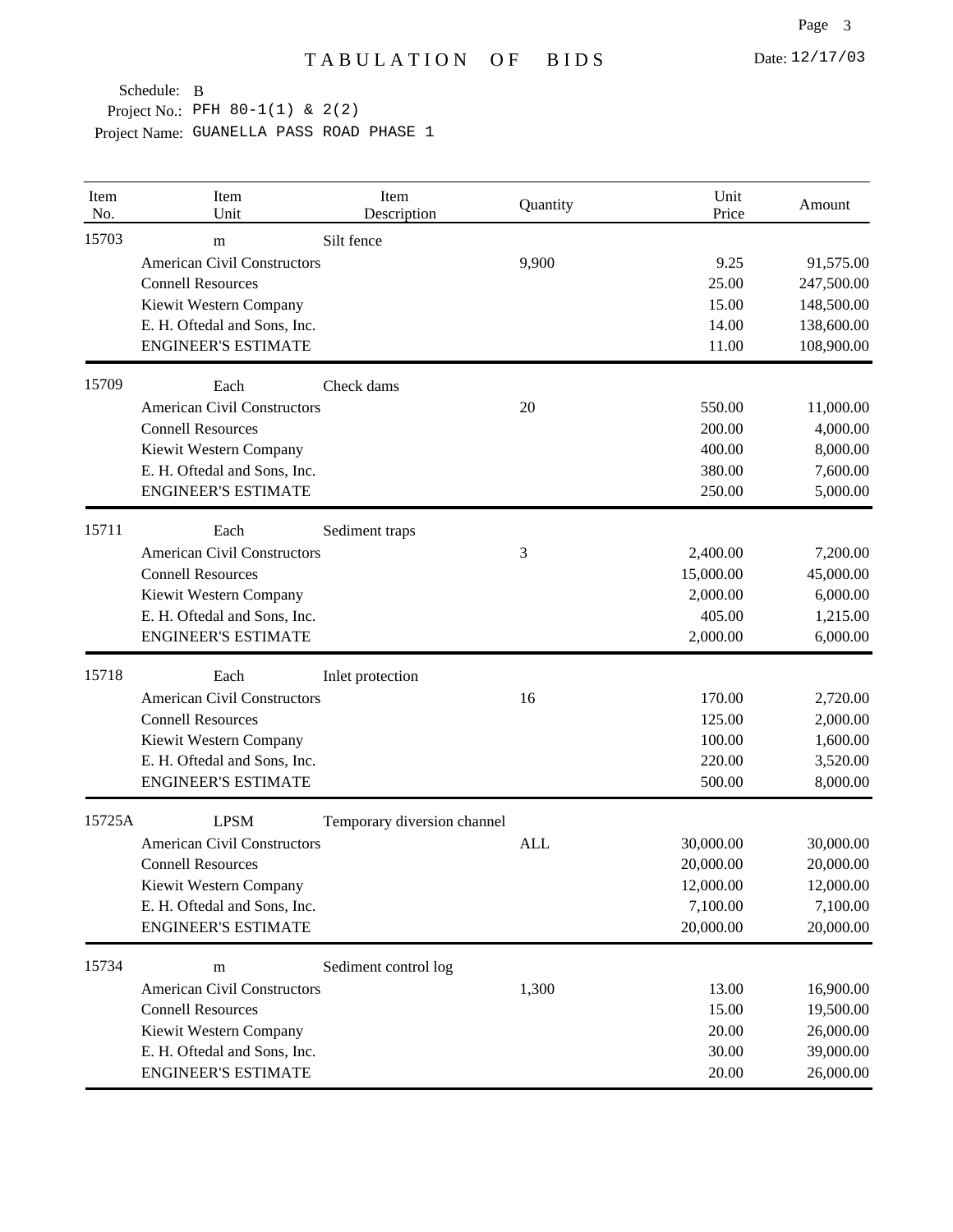| Item<br>No. | Item<br>Unit                       | Item<br>Description             | Quantity | Unit<br>Price | Amount     |
|-------------|------------------------------------|---------------------------------|----------|---------------|------------|
| 15801       | m <sub>3</sub>                     | Watering for dust control       |          |               |            |
|             | <b>American Civil Constructors</b> |                                 | 10,000   | 10.00         | 100,000.00 |
|             | <b>Connell Resources</b>           |                                 |          | 10.00         | 100,000.00 |
|             | Kiewit Western Company             |                                 |          | 19.00         | 190,000.00 |
|             | E. H. Oftedal and Sons, Inc.       |                                 |          | 19.00         | 190,000.00 |
|             | <b>ENGINEER'S ESTIMATE</b>         |                                 |          | 8.00          | 80,000.00  |
| 20101       | ha                                 | Clearing and grubbing           |          |               |            |
|             | <b>American Civil Constructors</b> |                                 | 21.0     | 12,000.00     | 252,000.00 |
|             | <b>Connell Resources</b>           |                                 |          | 10,000.00     | 210,000.00 |
|             | Kiewit Western Company             |                                 |          | 25,000.00     | 525,000.00 |
|             | E. H. Oftedal and Sons, Inc.       |                                 |          | 15,000.00     | 315,000.00 |
|             | <b>ENGINEER'S ESTIMATE</b>         |                                 |          | 15,000.00     | 315,000.00 |
| 20202       | ha                                 | Selective clearing and grubbing |          |               |            |
|             | <b>American Civil Constructors</b> |                                 | 2.0      | 13,000.00     | 26,000.00  |
|             | <b>Connell Resources</b>           |                                 |          | 4,000.00      | 8,000.00   |
|             | Kiewit Western Company             |                                 |          | 28,000.00     | 56,000.00  |
|             | E. H. Oftedal and Sons, Inc.       |                                 |          | 20,000.00     | 40,000.00  |
|             | <b>ENGINEER'S ESTIMATE</b>         |                                 |          | 10,000.00     | 20,000.00  |
| 20204       | m2                                 | Removal of individual trees     |          |               |            |
|             | <b>American Civil Constructors</b> |                                 | 18       | 900.00        | 16,200.00  |
|             | <b>Connell Resources</b>           |                                 |          | 2,500.00      | 45,000.00  |
|             | Kiewit Western Company             |                                 |          | 1,500.00      | 27,000.00  |
|             | E. H. Oftedal and Sons, Inc.       |                                 |          | 1,000.00      | 18,000.00  |
|             | <b>ENGINEER'S ESTIMATE</b>         |                                 |          | 2,000.00      | 36,000.00  |
| 20301B      | Each                               | Removal of signs                |          |               |            |
|             | <b>American Civil Constructors</b> |                                 | 16       | 135.00        | 2,160.00   |
|             | <b>Connell Resources</b>           |                                 |          | 25.00         | 400.00     |
|             | Kiewit Western Company             |                                 |          | 21.00         | 336.00     |
|             | E. H. Oftedal and Sons, Inc.       |                                 |          | 23.00         | 368.00     |
|             | <b>ENGINEER'S ESTIMATE</b>         |                                 |          | 200.00        | 3,200.00   |
| 20301H      | Each                               | Removal of pipe culverts        |          |               |            |
|             | <b>American Civil Constructors</b> |                                 | 47       | 725.00        | 34,075.00  |
|             | <b>Connell Resources</b>           |                                 |          | 1,000.00      | 47,000.00  |
|             | Kiewit Western Company             |                                 |          | 660.00        | 31,020.00  |
|             | E. H. Oftedal and Sons, Inc.       |                                 |          | 1,000.00      | 47,000.00  |
|             | <b>ENGINEER'S ESTIMATE</b>         |                                 |          | 800.00        | 37,600.00  |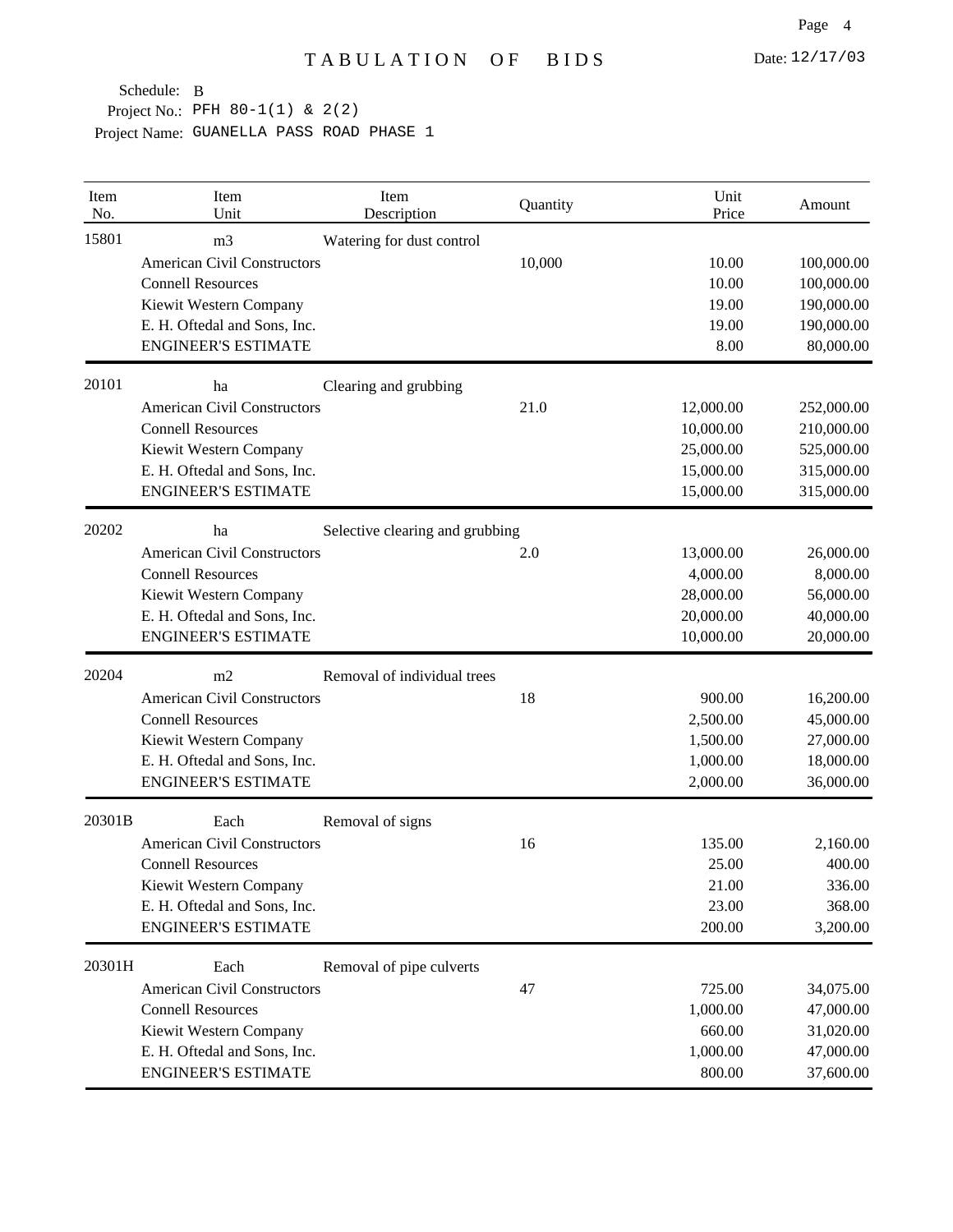| Item<br>No. | Item<br>Unit                       | Item<br>Description  | Quantity | Unit<br>Price | Amount     |
|-------------|------------------------------------|----------------------|----------|---------------|------------|
| 20302V      | m                                  | Removal of fence     |          |               |            |
|             | <b>American Civil Constructors</b> |                      | 180      | 7.00          | 1,260.00   |
|             | <b>Connell Resources</b>           |                      |          | 25.00         | 4,500.00   |
|             | Kiewit Western Company             |                      |          | 22.00         | 3,960.00   |
|             | E. H. Oftedal and Sons, Inc.       |                      |          | 24.00         | 4,320.00   |
|             | <b>ENGINEER'S ESTIMATE</b>         |                      |          | 5.00          | 900.00     |
| 20302W      | m                                  | Removal of guardrail |          |               |            |
|             | <b>American Civil Constructors</b> |                      | 490      | 6.50          | 3,185.00   |
|             | <b>Connell Resources</b>           |                      |          | 10.00         | 4,900.00   |
|             | Kiewit Western Company             |                      |          | 6.00          | 2,940.00   |
|             | E. H. Oftedal and Sons, Inc.       |                      |          | 14.00         | 6,860.00   |
|             | <b>ENGINEER'S ESTIMATE</b>         |                      |          | 20.00         | 9,800.00   |
| 20311       | m                                  | Brow removal         |          |               |            |
|             | <b>American Civil Constructors</b> |                      | 1,100    | 33.00         | 36,300.00  |
|             | <b>Connell Resources</b>           |                      |          | 10.00         | 11,000.00  |
|             | Kiewit Western Company             |                      |          | 75.00         | 82,500.00  |
|             | E. H. Oftedal and Sons, Inc.       |                      |          | 50.00         | 55,000.00  |
|             | <b>ENGINEER'S ESTIMATE</b>         |                      |          | 15.00         | 16,500.00  |
| 20401       | m <sub>3</sub>                     | Roadway excavation   |          |               |            |
|             | <b>American Civil Constructors</b> |                      | 70,000   | 14.00         | 980,000.00 |
|             | <b>Connell Resources</b>           |                      |          | 13.00         | 910,000.00 |
|             | Kiewit Western Company             |                      |          | 6.00          | 420,000.00 |
|             | E. H. Oftedal and Sons, Inc.       |                      |          | 13.00         | 910,000.00 |
|             | <b>ENGINEER'S ESTIMATE</b>         |                      |          | 9.50          | 665,000.00 |
| 20402       | m <sub>3</sub>                     | Subexcavation        |          |               |            |
|             | <b>American Civil Constructors</b> |                      | 750      | 19.00         | 14,250.00  |
|             | <b>Connell Resources</b>           |                      |          | 8.00          | 6,000.00   |
|             | Kiewit Western Company             |                      |          | 26.00         | 19,500.00  |
|             | E. H. Oftedal and Sons, Inc.       |                      |          | 21.00         | 15,750.00  |
|             | <b>ENGINEER'S ESTIMATE</b>         |                      |          | 10.50         | 7,875.00   |
| 20403       | m <sub>3</sub>                     | Unclassified borrow  |          |               |            |
|             | <b>American Civil Constructors</b> |                      | 2,400    | 3.00          | 7,200.00   |
|             | <b>Connell Resources</b>           |                      |          | 6.50          | 15,600.00  |
|             | Kiewit Western Company             |                      |          | 20.00         | 48,000.00  |
|             | E. H. Oftedal and Sons, Inc.       |                      |          | 12.00         | 28,800.00  |
|             | <b>ENGINEER'S ESTIMATE</b>         |                      |          | 12.00         | 28,800.00  |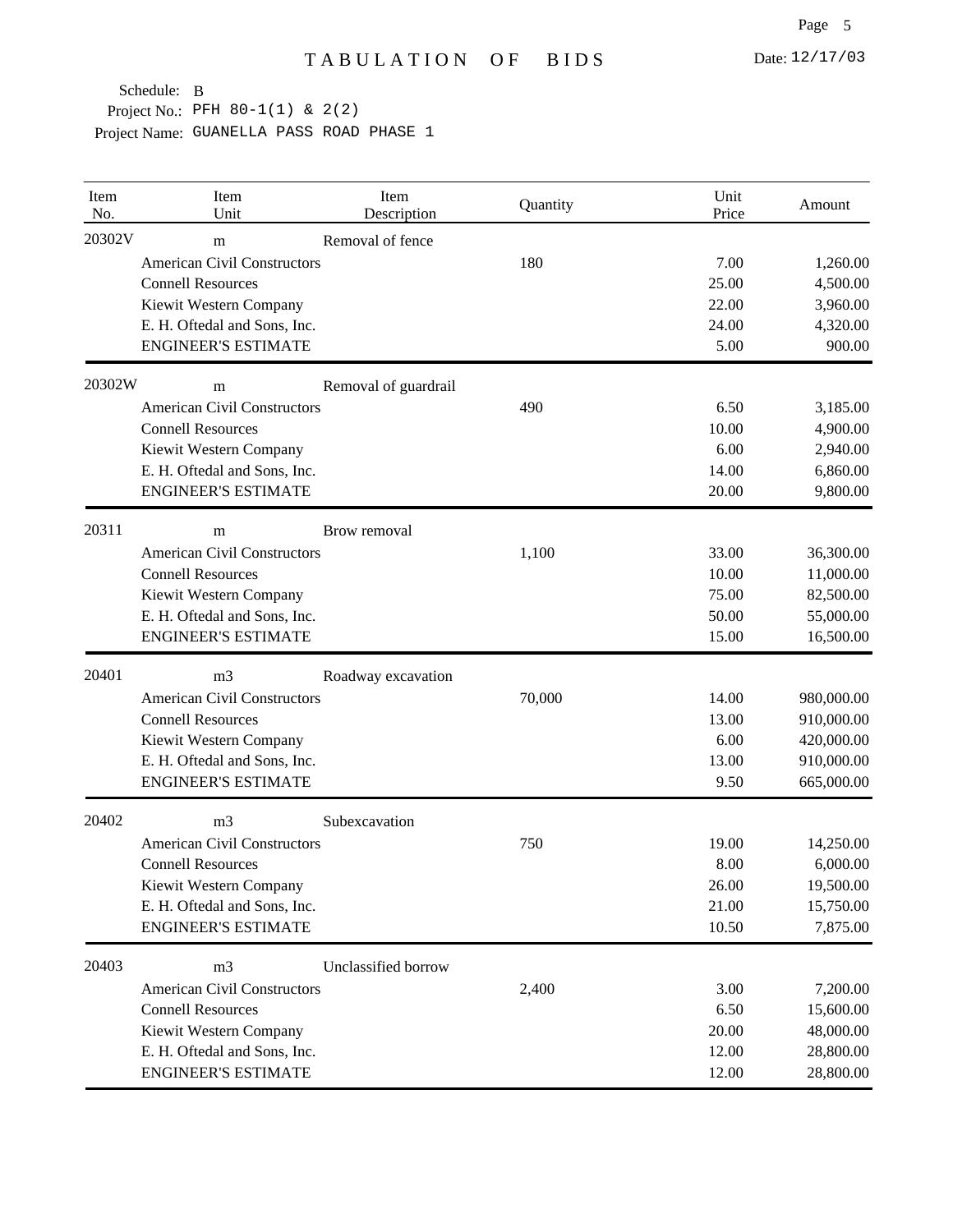| Item<br>No. | Item<br>Unit                       | Item<br>Description   | Quantity   | Unit<br>Price | Amount       |
|-------------|------------------------------------|-----------------------|------------|---------------|--------------|
| 20413A      | Hour                               | Slope Scaling Crew    |            |               |              |
|             | <b>American Civil Constructors</b> |                       | 1,200      | 200.00        | 240,000.00   |
|             | <b>Connell Resources</b>           |                       |            | 300.00        | 360,000.00   |
|             | Kiewit Western Company             |                       |            | 150.00        | 180,000.00   |
|             | E. H. Oftedal and Sons, Inc.       |                       |            | 260.00        | 312,000.00   |
|             | <b>ENGINEER'S ESTIMATE</b>         |                       |            | 220.00        | 264,000.00   |
| 20501       | m                                  | Controlled blast hole |            |               |              |
|             | <b>American Civil Constructors</b> |                       | 50         | 18.00         | 900.00       |
|             | <b>Connell Resources</b>           |                       |            | 30.00         | 1,500.00     |
|             | Kiewit Western Company             |                       |            | 600.00        | 30,000.00    |
|             | E. H. Oftedal and Sons, Inc.       |                       |            | 17.00         | 850.00       |
|             | <b>ENGINEER'S ESTIMATE</b>         |                       |            | 200.00        | 10,000.00    |
| 20802       | m <sub>3</sub>                     | Foundation fill       |            |               |              |
|             | <b>American Civil Constructors</b> |                       | 8,400      | 24.00         | 201,600.00   |
|             | <b>Connell Resources</b>           |                       |            | 25.00         | 210,000.00   |
|             | Kiewit Western Company             |                       |            | 45.00         | 378,000.00   |
|             | E. H. Oftedal and Sons, Inc.       |                       |            | 33.00         | 277,200.00   |
|             | <b>ENGINEER'S ESTIMATE</b>         |                       |            | 18.00         | 151,200.00   |
| 20804       | <b>LPSM</b>                        | Shoring and bracing   |            |               |              |
|             | <b>American Civil Constructors</b> |                       | <b>ALL</b> | 1,186,000.00  | 1,186,000.00 |
|             | <b>Connell Resources</b>           |                       |            | 1,750,000.00  | 1,750,000.00 |
|             | Kiewit Western Company             |                       |            | 760,000.00    | 760,000.00   |
|             | E. H. Oftedal and Sons, Inc.       |                       |            | 1,743,000.00  | 1,743,000.00 |
|             | <b>ENGINEER'S ESTIMATE</b>         |                       |            | 180,000.00    | 180,000.00   |
| 21101       | m2                                 | Roadway obliteration  |            |               |              |
|             | <b>American Civil Constructors</b> |                       | 3,300      | 1.50          | 4,950.00     |
|             | <b>Connell Resources</b>           |                       |            | 1.00          | 3,300.00     |
|             | Kiewit Western Company             |                       |            | 3.60          | 11,880.00    |
|             | E. H. Oftedal and Sons, Inc.       |                       |            | 6.00          | 19,800.00    |
|             | <b>ENGINEER'S ESTIMATE</b>         |                       |            | 4.00          | 13,200.00    |
| 25101B      | m <sub>3</sub>                     | Placed riprap class 2 |            |               |              |
|             | <b>American Civil Constructors</b> |                       | 3,500      | 39.00         | 136,500.00   |
|             | <b>Connell Resources</b>           |                       |            | 75.00         | 262,500.00   |
|             | Kiewit Western Company             |                       |            | 65.00         | 227,500.00   |
|             | E. H. Oftedal and Sons, Inc.       |                       |            | 71.00         | 248,500.00   |
|             | <b>ENGINEER'S ESTIMATE</b>         |                       |            | 70.00         | 245,000.00   |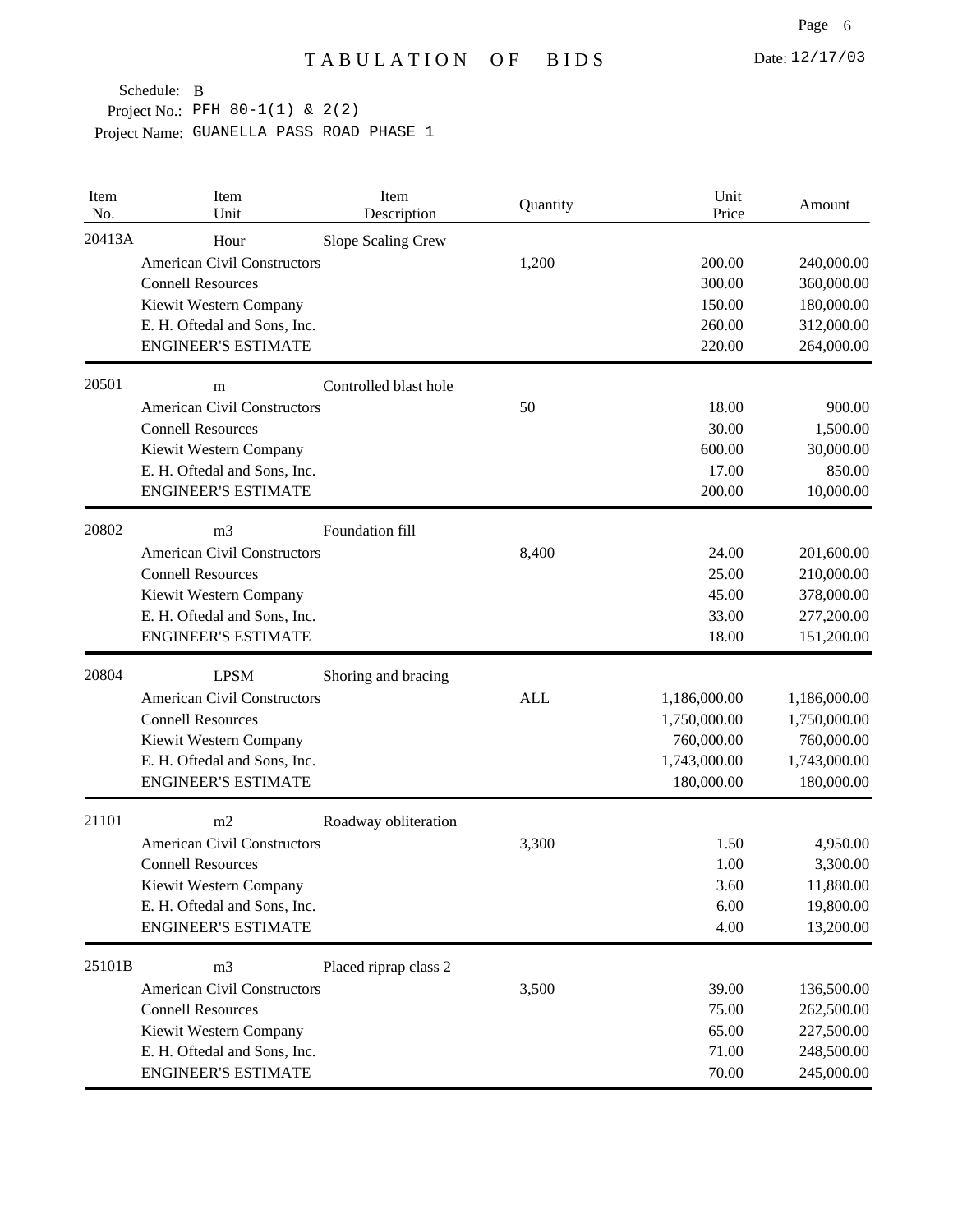| Item<br>No. | Item<br>Unit                       | Item<br>Description        | Quantity | Unit<br>Price | Amount     |
|-------------|------------------------------------|----------------------------|----------|---------------|------------|
| 25101C      | m <sub>3</sub>                     | Placed riprap class 3      |          |               |            |
|             | <b>American Civil Constructors</b> |                            | 280      | 40.00         | 11,200.00  |
|             | <b>Connell Resources</b>           |                            |          | 75.00         | 21,000.00  |
|             | Kiewit Western Company             |                            |          | 70.00         | 19,600.00  |
|             | E. H. Oftedal and Sons, Inc.       |                            |          | 76.00         | 21,280.00  |
|             | <b>ENGINEER'S ESTIMATE</b>         |                            |          | 80.00         | 22,400.00  |
| 25101E      | m <sub>3</sub>                     | Placed riprap class 5      |          |               |            |
|             | <b>American Civil Constructors</b> |                            | 260      | 50.00         | 13,000.00  |
|             | <b>Connell Resources</b>           |                            |          | 75.00         | 19,500.00  |
|             | Kiewit Western Company             |                            |          | 75.00         | 19,500.00  |
|             | E. H. Oftedal and Sons, Inc.       |                            |          | 90.00         | 23,400.00  |
|             | <b>ENGINEER'S ESTIMATE</b>         |                            |          | 100.00        | 26,000.00  |
| 25108       | Each                               | Placed boulder, class 7    |          |               |            |
|             | <b>American Civil Constructors</b> |                            | 600      | 38.00         | 22,800.00  |
|             | <b>Connell Resources</b>           |                            |          | 45.00         | 27,000.00  |
|             | Kiewit Western Company             |                            |          | 77.00         | 46,200.00  |
|             | E. H. Oftedal and Sons, Inc.       |                            |          | 310.00        | 186,000.00 |
|             | <b>ENGINEER'S ESTIMATE</b>         |                            |          | 110.00        | 66,000.00  |
| 25111       | Each                               | Placed individual boulders |          |               |            |
|             | <b>American Civil Constructors</b> |                            | 120      | 39.00         | 4,680.00   |
|             | <b>Connell Resources</b>           |                            |          | 75.00         | 9,000.00   |
|             | Kiewit Western Company             |                            |          | 150.00        | 18,000.00  |
|             | E. H. Oftedal and Sons, Inc.       |                            |          | 650.00        | 78,000.00  |
|             | <b>ENGINEER'S ESTIMATE</b>         |                            |          | 200.00        | 24,000.00  |
| 25203       | m <sub>3</sub>                     | Rock buttress              |          |               |            |
|             | <b>American Civil Constructors</b> |                            | 2,650    | 52.00         | 137,800.00 |
|             | <b>Connell Resources</b>           |                            |          | 30.00         | 79,500.00  |
|             | Kiewit Western Company             |                            |          | 33.00         | 87,450.00  |
|             | E. H. Oftedal and Sons, Inc.       |                            |          | 45.00         | 119,250.00 |
|             | <b>ENGINEER'S ESTIMATE</b>         |                            |          | 100.00        | 265,000.00 |
| 25206       | m2                                 | Rockery wall               |          |               |            |
|             | <b>American Civil Constructors</b> |                            | 2,800    | 100.00        | 280,000.00 |
|             | <b>Connell Resources</b>           |                            |          | 330.00        | 924,000.00 |
|             | Kiewit Western Company             |                            |          | 250.00        | 700,000.00 |
|             | E. H. Oftedal and Sons, Inc.       |                            |          | 76.00         | 212,800.00 |
|             | <b>ENGINEER'S ESTIMATE</b>         |                            |          | 250.00        | 700,000.00 |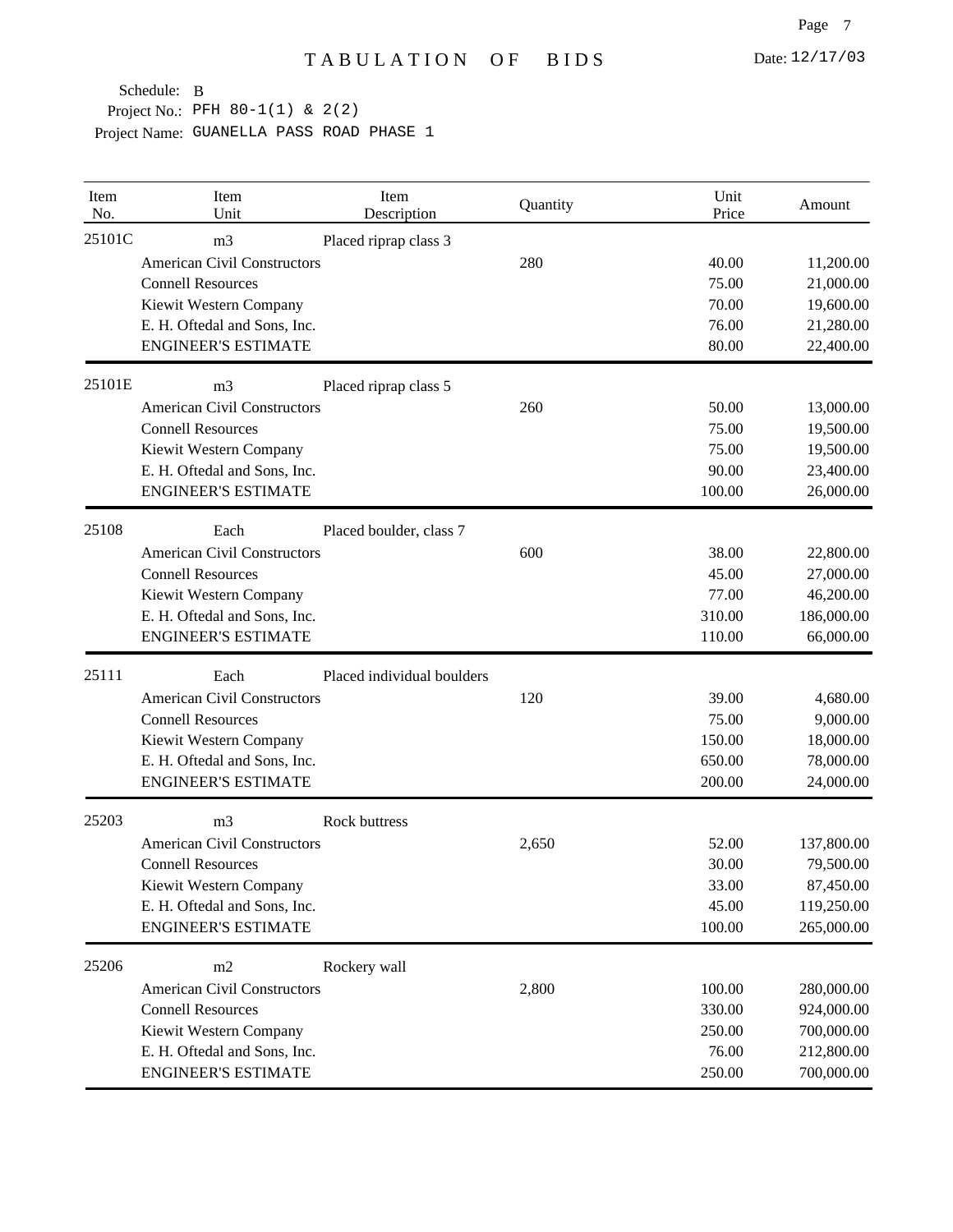| Item<br>No. | Item<br>Unit                       | Item<br>Description                       | Quantity                                             | Unit<br>Price | Amount       |
|-------------|------------------------------------|-------------------------------------------|------------------------------------------------------|---------------|--------------|
| 25501A      | m2                                 |                                           | Mechanically stabilized earth wall, welded wire face |               |              |
|             | <b>American Civil Constructors</b> |                                           | 16,200                                               | 320.00        | 5,184,000.00 |
|             | <b>Connell Resources</b>           |                                           |                                                      | 230.00        | 3,726,000.00 |
|             | Kiewit Western Company             |                                           |                                                      | 367.50        | 5,953,500.00 |
|             | E. H. Oftedal and Sons, Inc.       |                                           |                                                      | 504.00        | 8,164,800.00 |
|             | <b>ENGINEER'S ESTIMATE</b>         |                                           |                                                      | 315.00        | 5,103,000.00 |
| 26006       | m <sub>2</sub>                     | Soil nail retaining wall                  |                                                      |               |              |
|             | <b>American Civil Constructors</b> |                                           | 700                                                  | 515.00        | 360,500.00   |
|             | <b>Connell Resources</b>           |                                           |                                                      | 470.00        | 329,000.00   |
|             | Kiewit Western Company             |                                           |                                                      | 600.00        | 420,000.00   |
|             | E. H. Oftedal and Sons, Inc.       |                                           |                                                      | 670.00        | 469,000.00   |
|             | <b>ENGINEER'S ESTIMATE</b>         |                                           |                                                      | 280.00        | 196,000.00   |
| 30101       | t                                  | Aggregate base                            |                                                      |               |              |
|             | <b>American Civil Constructors</b> |                                           | 54,500                                               | 14.00         | 763,000.00   |
|             | <b>Connell Resources</b>           |                                           |                                                      | 9.00          | 490,500.00   |
|             | Kiewit Western Company             |                                           |                                                      | 20.00         | 1,090,000.00 |
|             | E. H. Oftedal and Sons, Inc.       |                                           |                                                      | 16.00         | 872,000.00   |
|             | <b>ENGINEER'S ESTIMATE</b>         |                                           |                                                      | 15.00         | 817,500.00   |
| 30107       | t                                  | Aggregate surface course                  |                                                      |               |              |
|             | <b>American Civil Constructors</b> |                                           | 19,100                                               | 13.00         | 248,300.00   |
|             | <b>Connell Resources</b>           |                                           |                                                      | 10.00         | 191,000.00   |
|             | Kiewit Western Company             |                                           |                                                      | 25.00         | 477,500.00   |
|             | E. H. Oftedal and Sons, Inc.       |                                           |                                                      | 27.00         | 515,700.00   |
|             | <b>ENGINEER'S ESTIMATE</b>         |                                           |                                                      | 18.00         | 343,800.00   |
| 30304U      | m2                                 | Road reconditioning, scarify 300 mm depth |                                                      |               |              |
|             | <b>American Civil Constructors</b> |                                           | 24,050                                               | 3.10          | 74,555.00    |
|             | <b>Connell Resources</b>           |                                           |                                                      | 1.30          | 31,265.00    |
|             | Kiewit Western Company             |                                           |                                                      | 5.00          | 120,250.00   |
|             | E. H. Oftedal and Sons, Inc.       |                                           |                                                      | 3.00          | 72,150.00    |
|             | <b>ENGINEER'S ESTIMATE</b>         |                                           |                                                      | 3.00          | 72,150.00    |
| 30402       | m2                                 | Aggregate stabilization                   |                                                      |               |              |
|             | <b>American Civil Constructors</b> |                                           | 62,000                                               | 8.20          | 508,400.00   |
|             | <b>Connell Resources</b>           |                                           |                                                      | 8.00          | 496,000.00   |
|             | Kiewit Western Company             |                                           |                                                      | 12.50         | 775,000.00   |
|             | E. H. Oftedal and Sons, Inc.       |                                           |                                                      | 8.00          | 496,000.00   |
|             | <b>ENGINEER'S ESTIMATE</b>         |                                           |                                                      | 6.00          | 372,000.00   |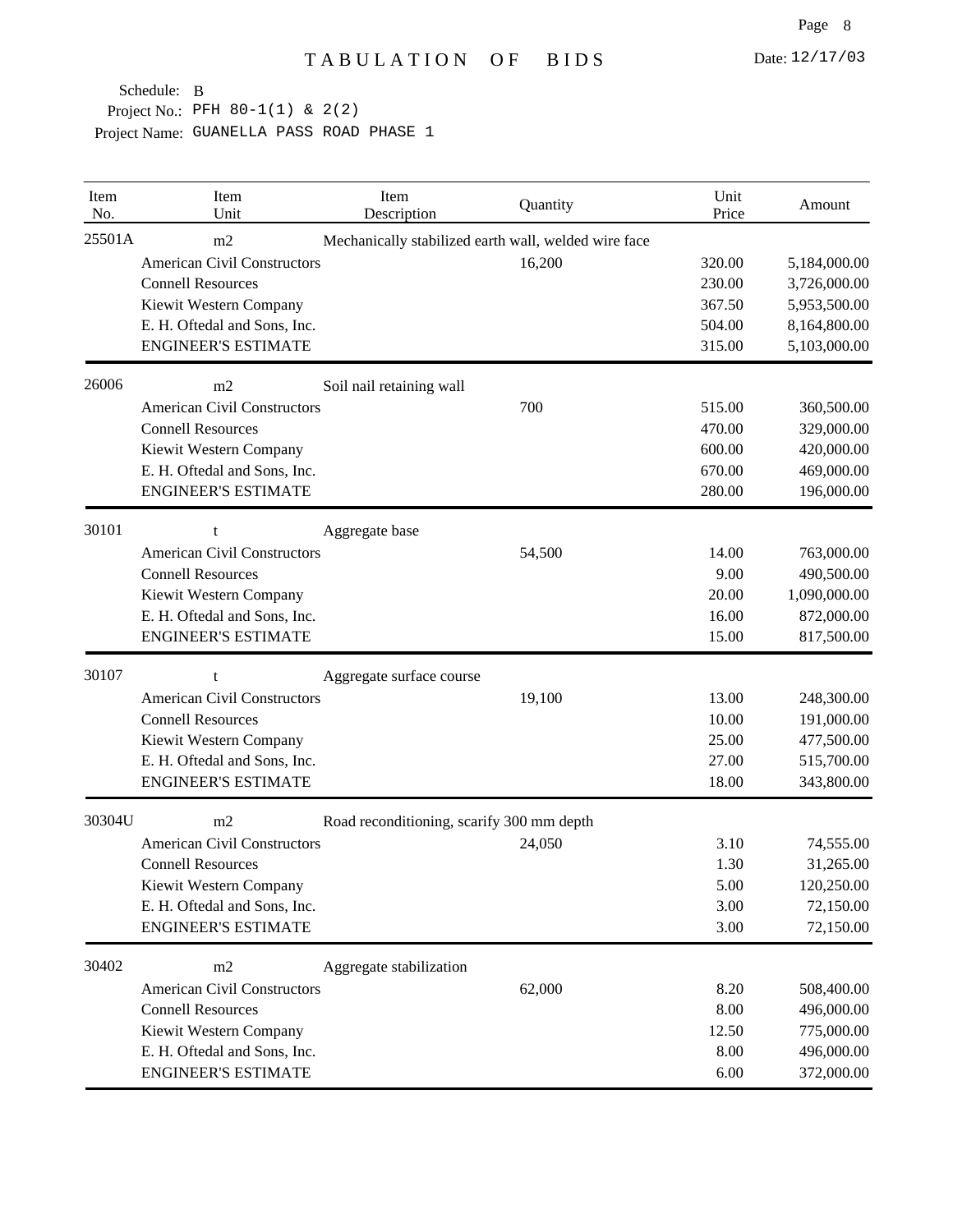| Item<br>No. | Item<br>Unit                       | Item<br>Description                                                                                                              | Quantity | Unit<br>Price | Amount     |
|-------------|------------------------------------|----------------------------------------------------------------------------------------------------------------------------------|----------|---------------|------------|
| 30602       | m2                                 | Dust palliative application                                                                                                      |          |               |            |
|             | <b>American Civil Constructors</b> |                                                                                                                                  | 27,400   | 2.00          | 54,800.00  |
|             | <b>Connell Resources</b>           |                                                                                                                                  |          | 1.60          | 43,840.00  |
|             | Kiewit Western Company             |                                                                                                                                  |          | 0.25          | 6,850.00   |
|             | E. H. Oftedal and Sons, Inc.       |                                                                                                                                  |          | 2.00          | 54,800.00  |
|             | <b>ENGINEER'S ESTIMATE</b>         |                                                                                                                                  |          | 2.00          | 54,800.00  |
| 30611       | t                                  | Lignin sulfonate / Magnesium chloride, 50/50 mix                                                                                 |          |               |            |
|             | <b>American Civil Constructors</b> |                                                                                                                                  | 74       | 240.00        | 17,760.00  |
|             | <b>Connell Resources</b>           |                                                                                                                                  |          | 290.00        | 21,460.00  |
|             | Kiewit Western Company             |                                                                                                                                  |          | 450.00        | 33,300.00  |
|             | E. H. Oftedal and Sons, Inc.       |                                                                                                                                  |          | 300.00        | 22,200.00  |
|             | <b>ENGINEER'S ESTIMATE</b>         |                                                                                                                                  |          | 160.00        | 11,840.00  |
| 40103PGCD   | t                                  | Asphalt cement grade PG 58-34                                                                                                    |          |               |            |
|             | <b>American Civil Constructors</b> |                                                                                                                                  | 360      | 400.00        | 144,000.00 |
|             | <b>Connell Resources</b>           |                                                                                                                                  |          | 500.00        | 180,000.00 |
|             | Kiewit Western Company             |                                                                                                                                  |          | 300.00        | 108,000.00 |
|             | E. H. Oftedal and Sons, Inc.       |                                                                                                                                  |          | 290.00        | 104,400.00 |
|             | <b>ENGINEER'S ESTIMATE</b>         |                                                                                                                                  |          | 250.00        | 90,000.00  |
| 40105C      | t                                  | Antistrip additive type 3                                                                                                        |          |               |            |
|             | <b>American Civil Constructors</b> |                                                                                                                                  | 60       | 170.00        | 10,200.00  |
|             | <b>Connell Resources</b>           |                                                                                                                                  |          | 200.00        | 12,000.00  |
|             | Kiewit Western Company             |                                                                                                                                  |          | 150.00        | 9,000.00   |
|             | E. H. Oftedal and Sons, Inc.       |                                                                                                                                  |          | 115.00        | 6,900.00   |
|             | <b>ENGINEER'S ESTIMATE</b>         |                                                                                                                                  |          | 150.00        | 9,000.00   |
| 40106ABA    | t                                  | Superpave asphalt concrete pavement, 12.5 nominal maximum size aggregate, 0.3 to 1<br>million ESAL's, type 1 pavement smoothness |          |               |            |
|             | <b>American Civil Constructors</b> |                                                                                                                                  | 5,900    | 60.00         | 354,000.00 |
|             | <b>Connell Resources</b>           |                                                                                                                                  |          | 65.00         | 383,500.00 |
|             | Kiewit Western Company             |                                                                                                                                  |          | 100.00        | 590,000.00 |
|             | E. H. Oftedal and Sons, Inc.       |                                                                                                                                  |          | 88.00         | 519,200.00 |
|             | <b>ENGINEER'S ESTIMATE</b>         |                                                                                                                                  |          | 50.00         | 295,000.00 |
| 40901GAP    | t                                  | Surface treatment aggregates gradation A, precoated                                                                              |          |               |            |
|             | <b>American Civil Constructors</b> |                                                                                                                                  | 3,100    | 34.00         | 105,400.00 |
|             | <b>Connell Resources</b>           |                                                                                                                                  |          | 90.00         | 279,000.00 |
|             | Kiewit Western Company             |                                                                                                                                  |          | 90.00         | 279,000.00 |
|             | E. H. Oftedal and Sons, Inc.       |                                                                                                                                  |          | 33.00         | 102,300.00 |
|             | <b>ENGINEER'S ESTIMATE</b>         |                                                                                                                                  |          | 20.00         | 62,000.00  |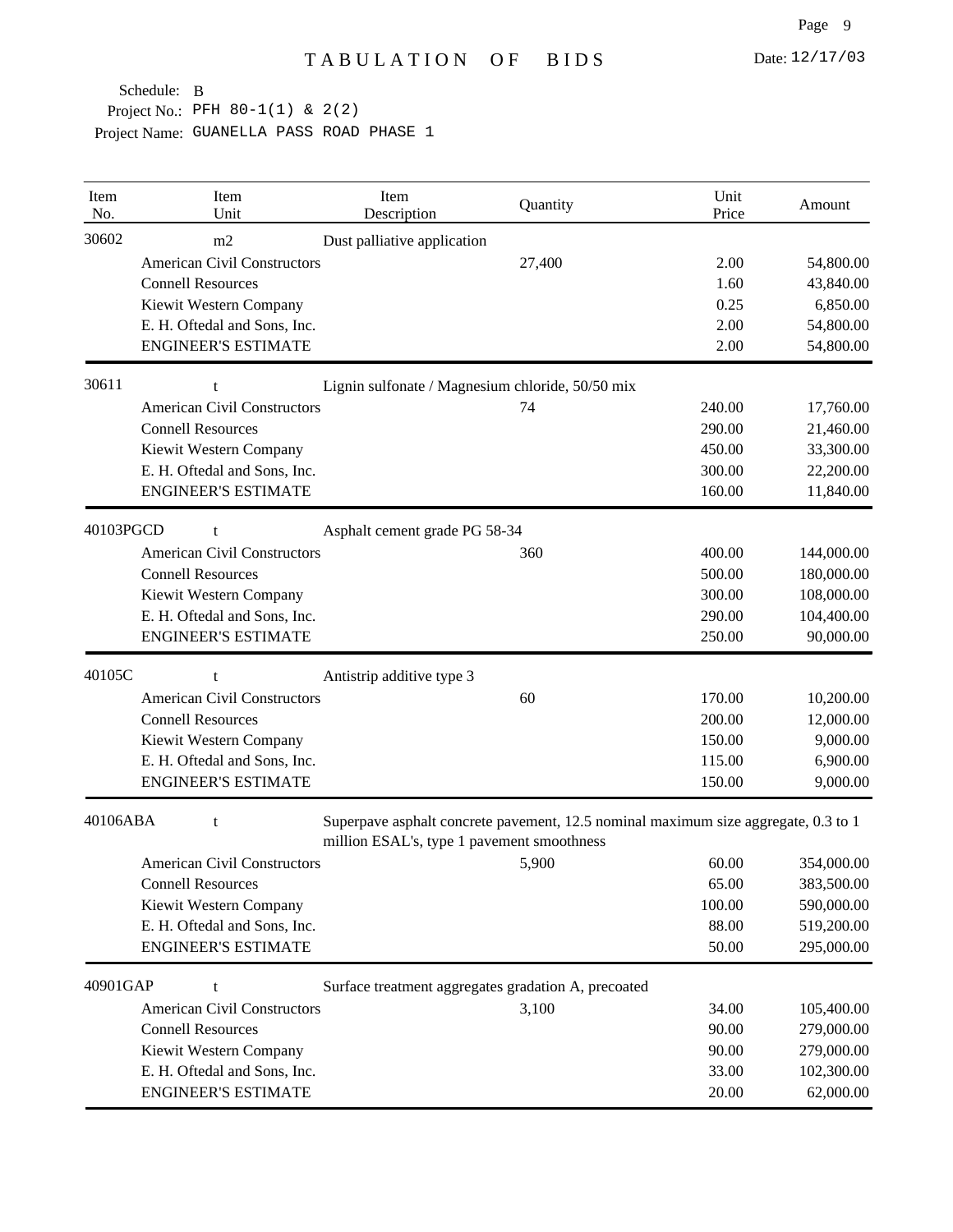| Item<br>No. | Item<br>Unit                       | Item<br>Description                           | Quantity | Unit<br>Price | Amount     |
|-------------|------------------------------------|-----------------------------------------------|----------|---------------|------------|
| 40901GC     |                                    | Surface treatment aggregates gradation C      |          |               |            |
|             | <b>American Civil Constructors</b> |                                               | 1,600    | 48.00         | 76,800.00  |
|             | <b>Connell Resources</b>           |                                               |          | 80.00         | 128,000.00 |
|             | Kiewit Western Company             |                                               |          | 86.00         | 137,600.00 |
|             | E. H. Oftedal and Sons, Inc.       |                                               |          | 39.00         | 62,400.00  |
|             | <b>ENGINEER'S ESTIMATE</b>         |                                               |          | 18.00         | 28,800.00  |
| 40904AR     | t                                  | Emulsified Asphalt grade HFMS-2P or HFRS-2P   |          |               |            |
|             | <b>American Civil Constructors</b> |                                               | 4        | 335.00        | 1,340.00   |
|             | <b>Connell Resources</b>           |                                               |          | 1,000.00      | 4,000.00   |
|             | Kiewit Western Company             |                                               |          | 305.00        | 1,220.00   |
|             | E. H. Oftedal and Sons, Inc.       |                                               |          | 400.00        | 1,600.00   |
|             | <b>ENGINEER'S ESTIMATE</b>         |                                               |          | 300.00        | 1,200.00   |
| 41101MB     | t                                  | Prime coat grade MC-70                        |          |               |            |
|             | <b>American Civil Constructors</b> |                                               | 36       | 450.00        | 16,200.00  |
|             | <b>Connell Resources</b>           |                                               |          | 700.00        | 25,200.00  |
|             | Kiewit Western Company             |                                               |          | 280.00        | 10,080.00  |
|             | E. H. Oftedal and Sons, Inc.       |                                               |          | 400.00        | 14,400.00  |
|             | <b>ENGINEER'S ESTIMATE</b>         |                                               |          | 300.00        | 10,800.00  |
| 41103       | t                                  | <b>Blotter</b>                                |          |               |            |
|             | <b>American Civil Constructors</b> |                                               | 200      | 25.00         | 5,000.00   |
|             | <b>Connell Resources</b>           |                                               |          | 45.00         | 9,000.00   |
|             | Kiewit Western Company             |                                               |          | 2.75          | 550.00     |
|             | E. H. Oftedal and Sons, Inc.       |                                               |          | 57.00         | 11,400.00  |
|             | <b>ENGINEER'S ESTIMATE</b>         |                                               |          | 30.00         | 6,000.00   |
| 41201CM     | t                                  | Tack coat grade CSS-1, CSS-1h, SS-1, or SS-1h |          |               |            |
|             | <b>American Civil Constructors</b> |                                               | 11       | 350.00        | 3,850.00   |
|             | <b>Connell Resources</b>           |                                               |          | 500.00        | 5,500.00   |
|             | Kiewit Western Company             |                                               |          | 210.00        | 2,310.00   |
|             | E. H. Oftedal and Sons, Inc.       |                                               |          | 460.00        | 5,060.00   |
|             | <b>ENGINEER'S ESTIMATE</b>         |                                               |          | 325.00        | 3,575.00   |
| 55201A      | m <sub>3</sub>                     | Structural concrete class A (AE)              |          |               |            |
|             | <b>American Civil Constructors</b> |                                               | 120      | 935.00        | 112,200.00 |
|             | <b>Connell Resources</b>           |                                               |          | 1,000.00      | 120,000.00 |
|             | Kiewit Western Company             |                                               |          | 2,000.00      | 240,000.00 |
|             | E. H. Oftedal and Sons, Inc.       |                                               |          | 1,300.00      | 156,000.00 |
|             | <b>ENGINEER'S ESTIMATE</b>         |                                               |          | 1,000.00      | 120,000.00 |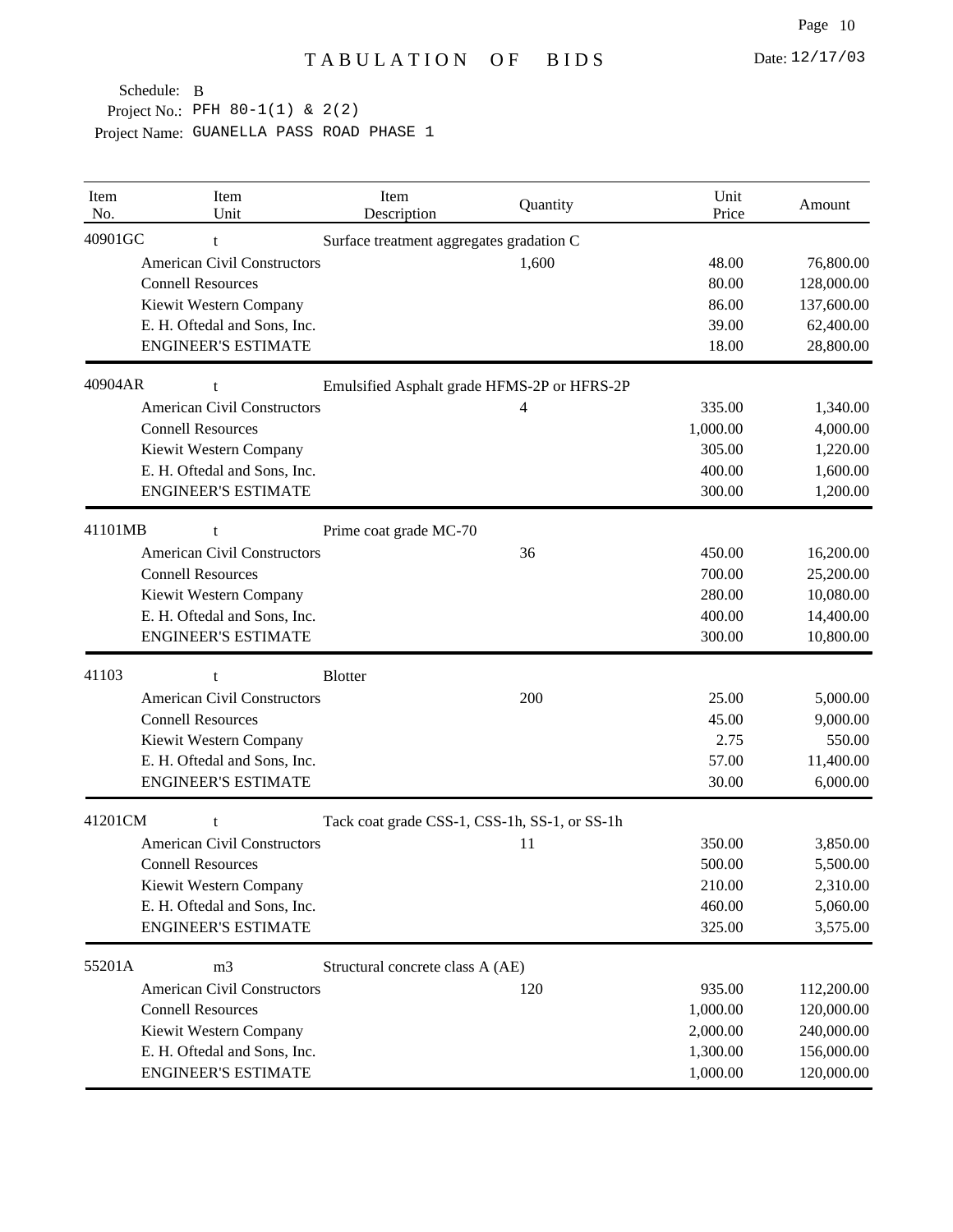| Item<br>No. | Item<br>Unit                       | Item<br>Description      | Quantity | Unit<br>Price | Amount     |
|-------------|------------------------------------|--------------------------|----------|---------------|------------|
| 55401       | kg                                 | Reinforcing steel        |          |               |            |
|             | <b>American Civil Constructors</b> |                          | 6,697    | 1.50          | 10,045.50  |
|             | <b>Connell Resources</b>           |                          |          | 2.00          | 13,394.00  |
|             | Kiewit Western Company             |                          |          | 2.00          | 13,394.00  |
|             | E. H. Oftedal and Sons, Inc.       |                          |          | 2.00          | 13,394.00  |
|             | <b>ENGINEER'S ESTIMATE</b>         |                          |          | 2.00          | 13,394.00  |
| 56304       | m2                                 | Rock stain               |          |               |            |
|             | <b>American Civil Constructors</b> |                          | 2,000    | 6.00          | 12,000.00  |
|             | <b>Connell Resources</b>           |                          |          | 12.00         | 24,000.00  |
|             | Kiewit Western Company             |                          |          | 5.00          | 10,000.00  |
|             | E. H. Oftedal and Sons, Inc.       |                          |          | 14.00         | 28,000.00  |
|             | <b>ENGINEER'S ESTIMATE</b>         |                          |          | 10.00         | 20,000.00  |
| 60105C      | m <sub>3</sub>                     | Concrete for pipe collar |          |               |            |
|             | <b>American Civil Constructors</b> |                          | 30       | 275.00        | 8,250.00   |
|             | <b>Connell Resources</b>           |                          |          | 180.00        | 5,400.00   |
|             | Kiewit Western Company             |                          |          | 880.00        | 26,400.00  |
|             | E. H. Oftedal and Sons, Inc.       |                          |          | 1,150.00      | 34,500.00  |
|             | <b>ENGINEER'S ESTIMATE</b>         |                          |          | 1,000.00      | 30,000.00  |
| 60201K      | m                                  | 450 mm pipe culvert      |          |               |            |
|             | <b>American Civil Constructors</b> |                          | 46       | 185.00        | 8,510.00   |
|             | <b>Connell Resources</b>           |                          |          | 100.00        | 4,600.00   |
|             | Kiewit Western Company             |                          |          | 185.00        | 8,510.00   |
|             | E. H. Oftedal and Sons, Inc.       |                          |          | 116.00        | 5,336.00   |
|             | <b>ENGINEER'S ESTIMATE</b>         |                          |          | 160.00        | 7,360.00   |
| 60201M      | m                                  | 600 mm pipe culvert      |          |               |            |
|             | <b>American Civil Constructors</b> |                          | 1,160    | 235.00        | 272,600.00 |
|             | <b>Connell Resources</b>           |                          |          | 150.00        | 174,000.00 |
|             | Kiewit Western Company             |                          |          | 250.00        | 290,000.00 |
|             | E. H. Oftedal and Sons, Inc.       |                          |          | 140.00        | 162,400.00 |
|             | <b>ENGINEER'S ESTIMATE</b>         |                          |          | 180.00        | 208,800.00 |
| 60201N      | m                                  | 750 mm pipe culvert      |          |               |            |
|             | <b>American Civil Constructors</b> |                          | 100      | 255.00        | 25,500.00  |
|             | <b>Connell Resources</b>           |                          |          | 210.00        | 21,000.00  |
|             | Kiewit Western Company             |                          |          | 320.00        | 32,000.00  |
|             | E. H. Oftedal and Sons, Inc.       |                          |          | 170.00        | 17,000.00  |
|             | <b>ENGINEER'S ESTIMATE</b>         |                          |          | 220.00        | 22,000.00  |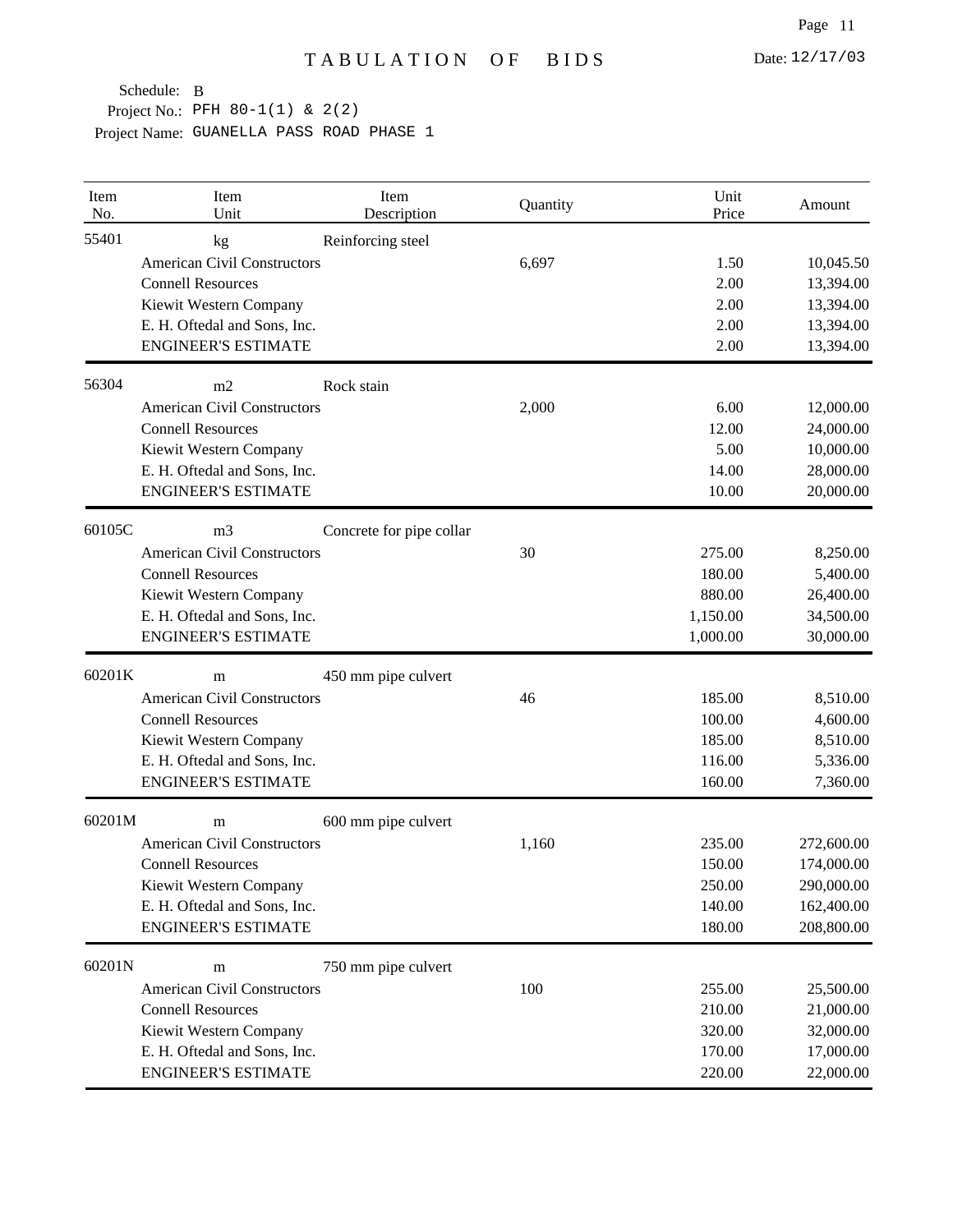| Item<br>No. | Item<br>Unit                                                            | Item<br>Description                                                | Quantity | Unit<br>Price | Amount    |  |
|-------------|-------------------------------------------------------------------------|--------------------------------------------------------------------|----------|---------------|-----------|--|
| 60201P      | m                                                                       | 900 mm pipe culvert                                                |          |               |           |  |
|             | <b>American Civil Constructors</b>                                      |                                                                    | 32       | 330.00        | 10,560.00 |  |
|             | <b>Connell Resources</b>                                                |                                                                    |          | 270.00        | 8,640.00  |  |
|             | Kiewit Western Company                                                  |                                                                    |          | 375.00        | 12,000.00 |  |
|             | E. H. Oftedal and Sons, Inc.                                            |                                                                    |          | 210.00        | 6,720.00  |  |
|             | <b>ENGINEER'S ESTIMATE</b>                                              |                                                                    |          | 250.00        | 8,000.00  |  |
| 60202N      | m                                                                       | 885 mm span, 610 mm rise pipe arch culvert                         |          |               |           |  |
|             | <b>American Civil Constructors</b>                                      |                                                                    | 110      | 320.00        | 35,200.00 |  |
|             | <b>Connell Resources</b>                                                |                                                                    |          | 150.00        | 16,500.00 |  |
|             | Kiewit Western Company                                                  |                                                                    |          | 300.00        | 33,000.00 |  |
|             | E. H. Oftedal and Sons, Inc.                                            |                                                                    |          | 185.00        | 20,350.00 |  |
|             | <b>ENGINEER'S ESTIMATE</b>                                              |                                                                    |          | 300.00        | 33,000.00 |  |
| 60205ND     | m                                                                       | 4200 mm span, 1200 mm rise precast reinforced concrete box culvert |          |               |           |  |
|             | <b>American Civil Constructors</b>                                      |                                                                    | 14       | 2,900.00      | 40,600.00 |  |
|             | <b>Connell Resources</b>                                                |                                                                    |          | 3,200.00      | 44,800.00 |  |
|             | Kiewit Western Company                                                  |                                                                    |          | 3,340.00      | 46,760.00 |  |
|             | E. H. Oftedal and Sons, Inc.                                            |                                                                    |          | 3,700.00      | 51,800.00 |  |
|             | <b>ENGINEER'S ESTIMATE</b>                                              |                                                                    |          | 2,600.00      | 36,400.00 |  |
| 60205NG     | 4200 mm span, 2100 mm rise precast reinforced concrete box culvert<br>m |                                                                    |          |               |           |  |
|             | <b>American Civil Constructors</b>                                      |                                                                    | 13       | 3,300.00      | 42,900.00 |  |
|             | <b>Connell Resources</b>                                                |                                                                    |          | 3,670.00      | 47,710.00 |  |
|             | Kiewit Western Company                                                  |                                                                    |          | 4,900.00      | 63,700.00 |  |
|             | E. H. Oftedal and Sons, Inc.                                            |                                                                    |          | 4,200.00      | 54,600.00 |  |
|             | <b>ENGINEER'S ESTIMATE</b>                                              |                                                                    |          | 2,800.00      | 36,400.00 |  |
| 60206K      | Each                                                                    | End section for 450 mm pipe culvert                                |          |               |           |  |
|             | <b>American Civil Constructors</b>                                      |                                                                    | 7        | 250.00        | 1,750.00  |  |
|             | <b>Connell Resources</b>                                                |                                                                    |          | 315.00        | 2,205.00  |  |
|             | Kiewit Western Company                                                  |                                                                    |          | 260.00        | 1,820.00  |  |
|             | E. H. Oftedal and Sons, Inc.                                            |                                                                    |          | 300.00        | 2,100.00  |  |
|             | <b>ENGINEER'S ESTIMATE</b>                                              |                                                                    |          | 300.00        | 2,100.00  |  |
| 60206M      | Each                                                                    | End section for 600 mm pipe culvert                                |          |               |           |  |
|             | <b>American Civil Constructors</b>                                      |                                                                    | 132      | 275.00        | 36,300.00 |  |
|             | <b>Connell Resources</b>                                                |                                                                    |          | 350.00        | 46,200.00 |  |
|             | Kiewit Western Company                                                  |                                                                    |          | 325.00        | 42,900.00 |  |
|             | E. H. Oftedal and Sons, Inc.                                            |                                                                    |          | 500.00        | 66,000.00 |  |
|             | <b>ENGINEER'S ESTIMATE</b>                                              |                                                                    |          | 320.00        | 42,240.00 |  |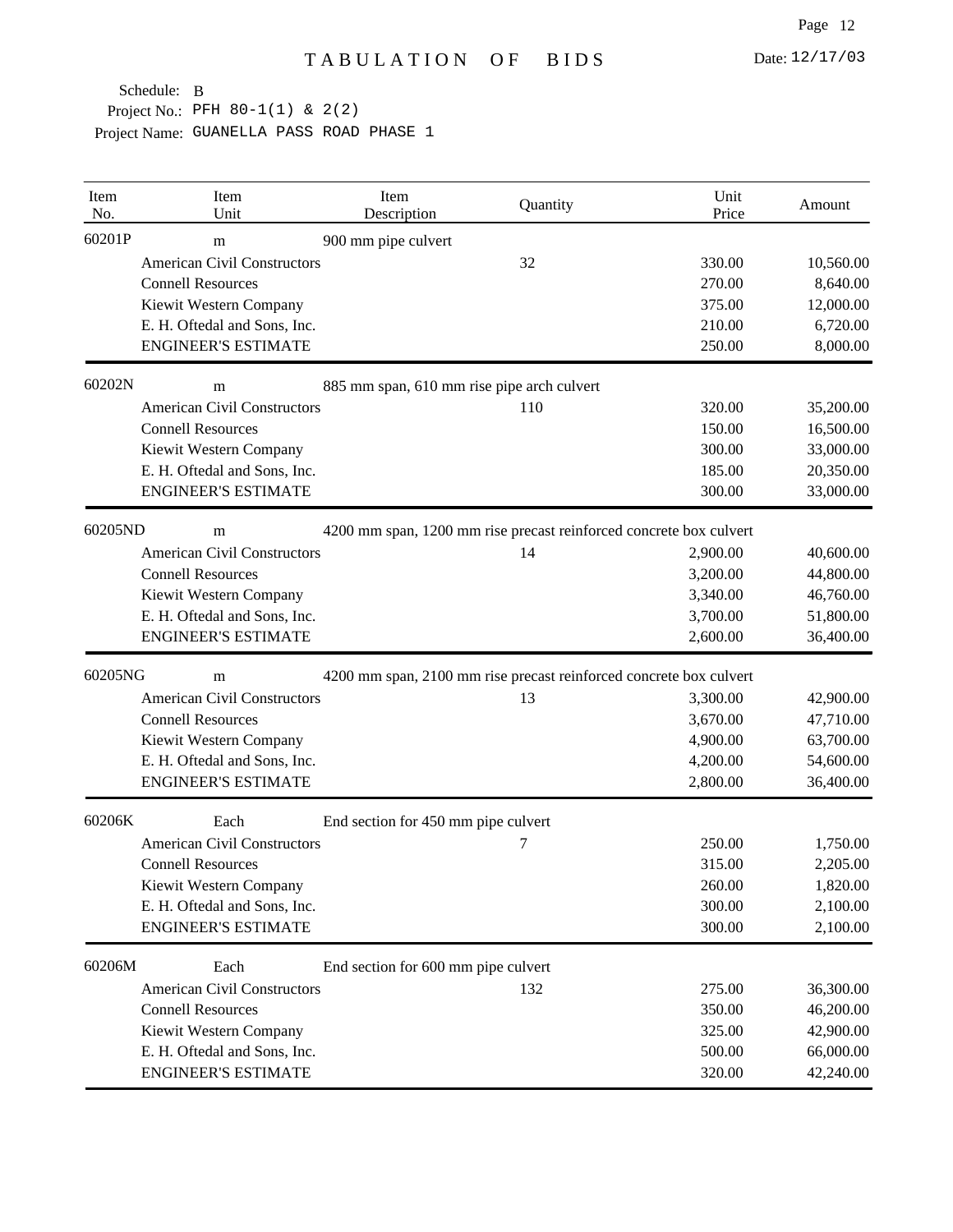| Item<br>No. | Item<br>Unit                                                       | Item<br>Description                 | Quantity                                          | Unit<br>Price | Amount    |  |
|-------------|--------------------------------------------------------------------|-------------------------------------|---------------------------------------------------|---------------|-----------|--|
| 60206N      | Each                                                               | End section for 750 mm pipe culvert |                                                   |               |           |  |
|             | <b>American Civil Constructors</b>                                 |                                     | 10                                                | 400.00        | 4,000.00  |  |
|             | <b>Connell Resources</b>                                           |                                     |                                                   | 450.00        | 4,500.00  |  |
|             | Kiewit Western Company                                             |                                     |                                                   | 450.00        | 4,500.00  |  |
|             | E. H. Oftedal and Sons, Inc.                                       |                                     |                                                   | 750.00        | 7,500.00  |  |
|             | <b>ENGINEER'S ESTIMATE</b>                                         |                                     |                                                   | 500.00        | 5,000.00  |  |
| 60206P      | Each                                                               | End section for 900 mm pipe culvert |                                                   |               |           |  |
|             | <b>American Civil Constructors</b>                                 |                                     | 3                                                 | 500.00        | 1,500.00  |  |
|             | <b>Connell Resources</b>                                           |                                     |                                                   | 560.00        | 1,680.00  |  |
|             | Kiewit Western Company                                             |                                     |                                                   | 465.00        | 1,395.00  |  |
|             | E. H. Oftedal and Sons, Inc.                                       |                                     |                                                   | 1,050.00      | 3,150.00  |  |
|             | <b>ENGINEER'S ESTIMATE</b>                                         |                                     |                                                   | 600.00        | 1,800.00  |  |
| 60207N      | Each<br>End section for 885 mm span, 610 mm rise pipe arch culvert |                                     |                                                   |               |           |  |
|             | <b>American Civil Constructors</b>                                 |                                     | 16                                                | 450.00        | 7,200.00  |  |
|             | <b>Connell Resources</b>                                           |                                     |                                                   | 400.00        | 6,400.00  |  |
|             | Kiewit Western Company                                             |                                     |                                                   | 515.00        | 8,240.00  |  |
|             | E. H. Oftedal and Sons, Inc.                                       |                                     |                                                   | 570.00        | 9,120.00  |  |
|             | <b>ENGINEER'S ESTIMATE</b>                                         |                                     |                                                   | 700.00        | 11,200.00 |  |
| 60209M      | Each                                                               | Elbow, 600 mm                       |                                                   |               |           |  |
|             | <b>American Civil Constructors</b>                                 |                                     | 51                                                | 320.00        | 16,320.00 |  |
|             | <b>Connell Resources</b>                                           |                                     |                                                   | 550.00        | 28,050.00 |  |
|             | Kiewit Western Company                                             |                                     |                                                   | 65.00         | 3,315.00  |  |
|             | E. H. Oftedal and Sons, Inc.                                       |                                     |                                                   | 400.00        | 20,400.00 |  |
|             | <b>ENGINEER'S ESTIMATE</b>                                         |                                     |                                                   | 400.00        | 20,400.00 |  |
| 60209MN     | Each                                                               |                                     | Elbow, 885 mm span, 610 mm rise pipe arch culvert |               |           |  |
|             | <b>American Civil Constructors</b>                                 |                                     | 4                                                 | 380.00        | 1,520.00  |  |
|             | <b>Connell Resources</b>                                           |                                     |                                                   | 700.00        | 2,800.00  |  |
|             | Kiewit Western Company                                             |                                     |                                                   | 365.00        | 1,460.00  |  |
|             | E. H. Oftedal and Sons, Inc.                                       |                                     |                                                   | 560.00        | 2,240.00  |  |
|             | <b>ENGINEER'S ESTIMATE</b>                                         |                                     |                                                   | 800.00        | 3,200.00  |  |
| 60209N      | Each                                                               | Elbow, 750 mm                       |                                                   |               |           |  |
|             | <b>American Civil Constructors</b>                                 |                                     | 7                                                 | 400.00        | 2,800.00  |  |
|             | <b>Connell Resources</b>                                           |                                     |                                                   | 700.00        | 4,900.00  |  |
|             | Kiewit Western Company                                             |                                     |                                                   | 140.00        | 980.00    |  |
|             | E. H. Oftedal and Sons, Inc.                                       |                                     |                                                   | 640.00        | 4,480.00  |  |
|             | <b>ENGINEER'S ESTIMATE</b>                                         |                                     |                                                   | 450.00        | 3,150.00  |  |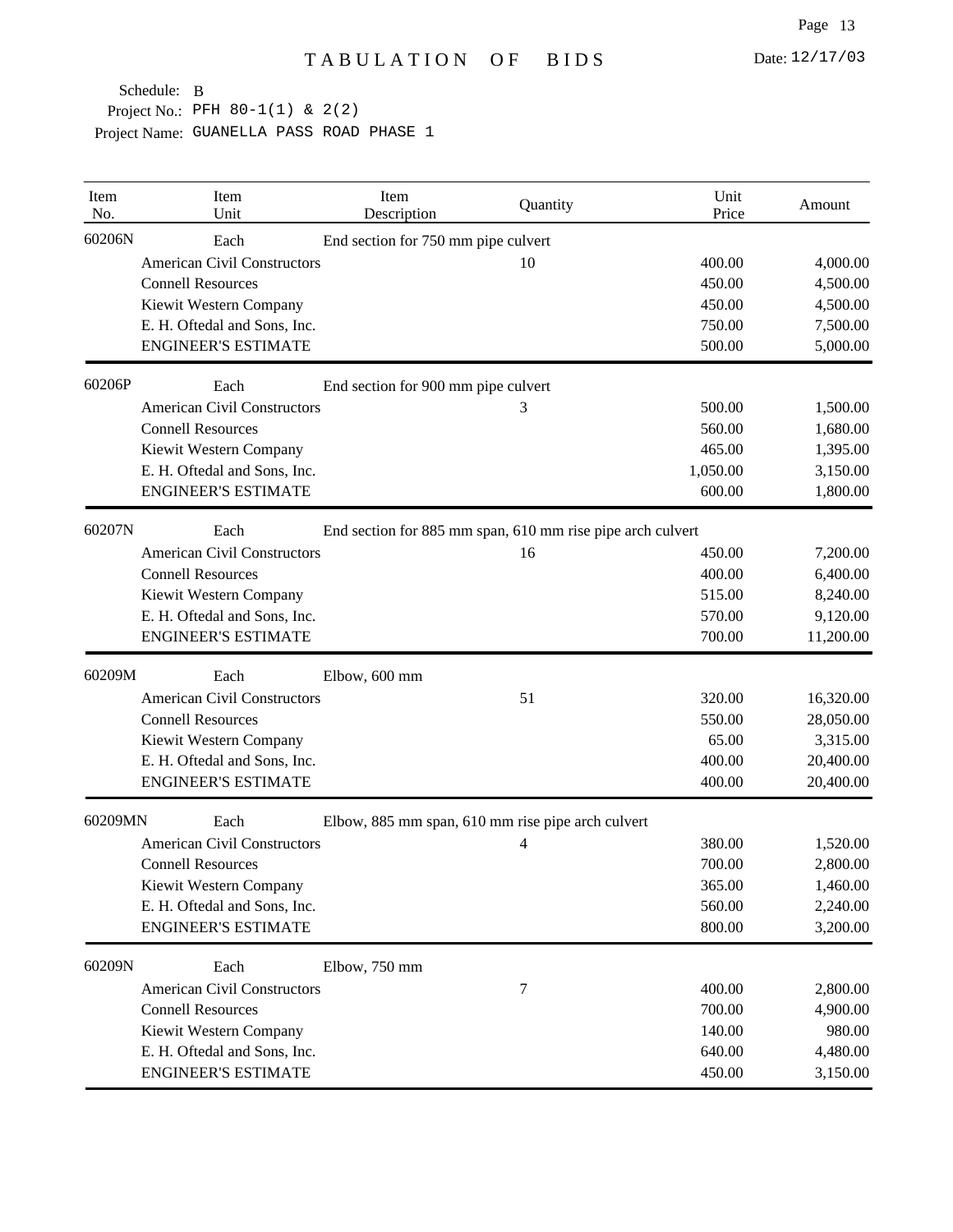| Item<br>No. | Item<br>Unit                       | Item<br>Description                                        | Quantity       | Unit<br>Price | Amount     |
|-------------|------------------------------------|------------------------------------------------------------|----------------|---------------|------------|
| 60209P      | Each                               | Elbow, 900 mm                                              |                |               |            |
|             | <b>American Civil Constructors</b> |                                                            | $\overline{c}$ | 475.00        | 950.00     |
|             | <b>Connell Resources</b>           |                                                            |                | 700.00        | 1,400.00   |
|             | Kiewit Western Company             |                                                            |                | 220.00        | 440.00     |
|             | E. H. Oftedal and Sons, Inc.       |                                                            |                | 740.00        | 1,480.00   |
|             | <b>ENGINEER'S ESTIMATE</b>         |                                                            |                | 500.00        | 1,000.00   |
| 60305ADA    | m                                  | 10'-10" span, 3'-5" rise, structural-plate box, 0.109 inch |                |               |            |
|             | <b>American Civil Constructors</b> |                                                            | 14             | 2,200.00      | 30,800.00  |
|             | <b>Connell Resources</b>           |                                                            |                | 1,175.00      | 16,450.00  |
|             | Kiewit Western Company             |                                                            |                | 1,450.00      | 20,300.00  |
|             | E. H. Oftedal and Sons, Inc.       |                                                            |                | 2,300.00      | 32,200.00  |
|             | <b>ENGINEER'S ESTIMATE</b>         |                                                            |                | 1,200.00      | 16,800.00  |
| 60404A      | Each                               | Catch basin type 1                                         |                |               |            |
|             | <b>American Civil Constructors</b> |                                                            | 19             | 2,100.00      | 39,900.00  |
|             | <b>Connell Resources</b>           |                                                            |                | 1,000.00      | 19,000.00  |
|             | Kiewit Western Company             |                                                            |                | 4,000.00      | 76,000.00  |
|             | E. H. Oftedal and Sons, Inc.       |                                                            |                | 3,500.00      | 66,500.00  |
|             | <b>ENGINEER'S ESTIMATE</b>         |                                                            |                | 2,800.00      | 53,200.00  |
| 60409A      | Each                               | Metal frame and grate type A                               |                |               |            |
|             | <b>American Civil Constructors</b> |                                                            | 7              | 300.00        | 2,100.00   |
|             | <b>Connell Resources</b>           |                                                            |                | 230.00        | 1,610.00   |
|             | Kiewit Western Company             |                                                            |                | 500.00        | 3,500.00   |
|             | E. H. Oftedal and Sons, Inc.       |                                                            |                | 900.00        | 6,300.00   |
|             | <b>ENGINEER'S ESTIMATE</b>         |                                                            |                | 1,100.00      | 7,700.00   |
| 60409AB     | Each                               | Metal frame and grate type B                               |                |               |            |
|             | <b>American Civil Constructors</b> |                                                            | 12             | 300.00        | 3,600.00   |
|             | <b>Connell Resources</b>           |                                                            |                | 230.00        | 2,760.00   |
|             | Kiewit Western Company             |                                                            |                | 500.00        | 6,000.00   |
|             | E. H. Oftedal and Sons, Inc.       |                                                            |                | 900.00        | 10,800.00  |
|             | <b>ENGINEER'S ESTIMATE</b>         |                                                            |                | 1,400.00      | 16,800.00  |
| 60501       | m                                  | Underdrain system                                          |                |               |            |
|             | <b>American Civil Constructors</b> |                                                            | 1,500          | 90.00         | 135,000.00 |
|             | <b>Connell Resources</b>           |                                                            |                | 70.00         | 105,000.00 |
|             | Kiewit Western Company             |                                                            |                | 200.00        | 300,000.00 |
|             | E. H. Oftedal and Sons, Inc.       |                                                            |                | 93.00         | 139,500.00 |
|             | <b>ENGINEER'S ESTIMATE</b>         |                                                            |                | 100.00        | 150,000.00 |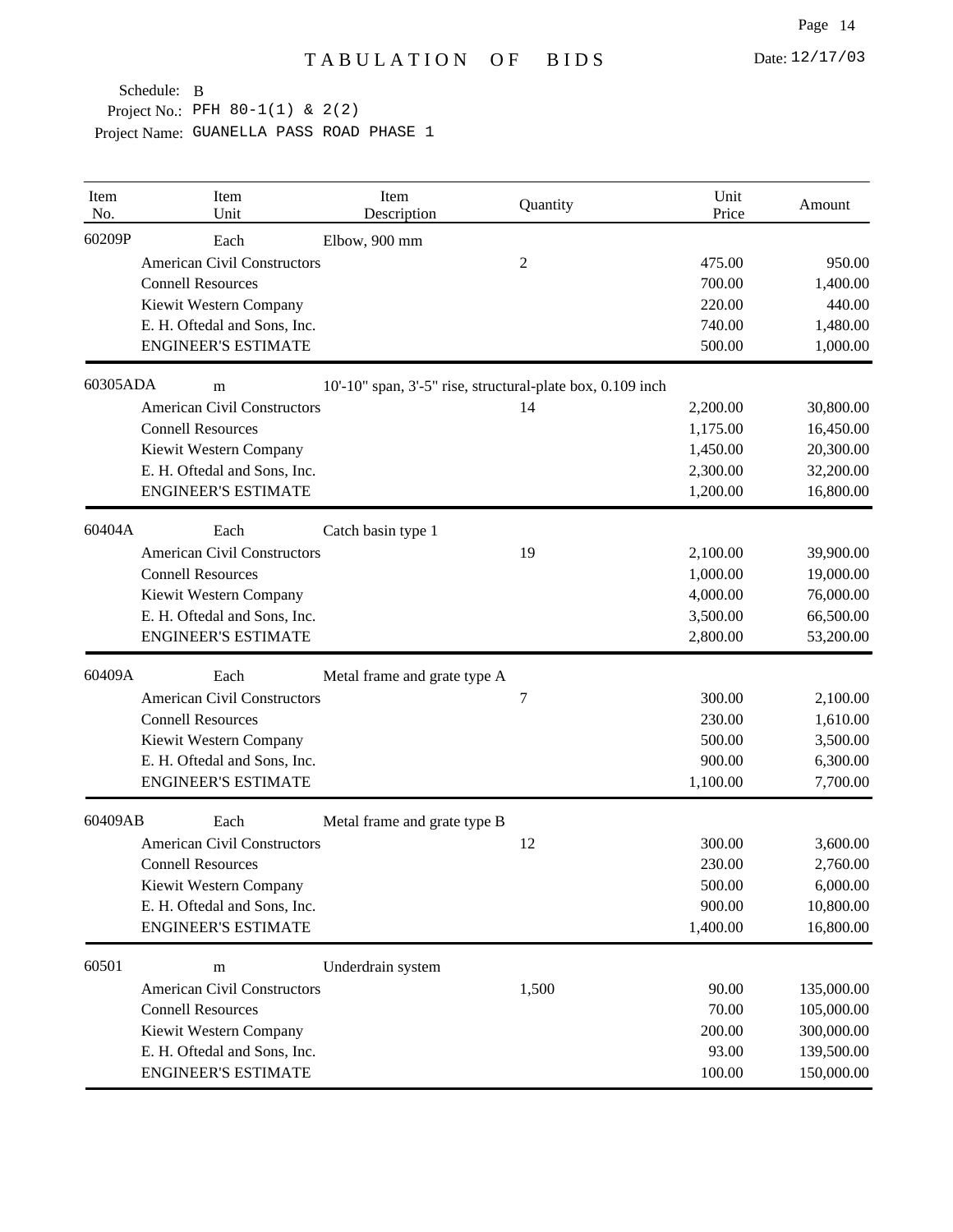| Item<br>No. | Item<br>Unit                       | Item<br>Description | Quantity                                                                     | Unit<br>Price | Amount       |
|-------------|------------------------------------|---------------------|------------------------------------------------------------------------------|---------------|--------------|
| 60507F      | m                                  | 150 mm outlet pipe  |                                                                              |               |              |
|             | <b>American Civil Constructors</b> |                     | 250                                                                          | 50.00         | 12,500.00    |
|             | <b>Connell Resources</b>           |                     |                                                                              | 60.00         | 15,000.00    |
|             | Kiewit Western Company             |                     |                                                                              | 100.00        | 25,000.00    |
|             | E. H. Oftedal and Sons, Inc.       |                     |                                                                              | 60.00         | 15,000.00    |
|             | <b>ENGINEER'S ESTIMATE</b>         |                     |                                                                              | 40.00         | 10,000.00    |
| 60901ZA     | m                                  |                     | Portland cement concrete curb, 450 mm depth                                  |               |              |
|             | <b>American Civil Constructors</b> |                     | 4,578                                                                        | 40.00         | 183,120.00   |
|             | <b>Connell Resources</b>           |                     |                                                                              | 85.00         | 389,130.00   |
|             | Kiewit Western Company             |                     |                                                                              | 53.00         | 242,634.00   |
|             | E. H. Oftedal and Sons, Inc.       |                     |                                                                              | 57.00         | 260,946.00   |
|             | <b>ENGINEER'S ESTIMATE</b>         |                     |                                                                              | 60.00         | 274,680.00   |
| 60909B      | Each                               | Wheelstop (timber)  |                                                                              |               |              |
|             | <b>American Civil Constructors</b> |                     | 124                                                                          | 230.00        | 28,520.00    |
|             | <b>Connell Resources</b>           |                     |                                                                              | 250.00        | 31,000.00    |
|             | Kiewit Western Company             |                     |                                                                              | 200.00        | 24,800.00    |
|             | E. H. Oftedal and Sons, Inc.       |                     |                                                                              | 300.00        | 37,200.00    |
|             | <b>ENGINEER'S ESTIMATE</b>         |                     |                                                                              | 300.00        | 37,200.00    |
| 60917       | m                                  | Timber curb         |                                                                              |               |              |
|             | <b>American Civil Constructors</b> |                     | 679                                                                          | 32.00         | 21,728.00    |
|             | <b>Connell Resources</b>           |                     |                                                                              | 37.00         | 25,123.00    |
|             | Kiewit Western Company             |                     |                                                                              | 30.00         | 20,370.00    |
|             | E. H. Oftedal and Sons, Inc.       |                     |                                                                              | 18.00         | 12,222.00    |
|             | <b>ENGINEER'S ESTIMATE</b>         |                     |                                                                              | 20.00         | 13,580.00    |
| 61301       | m2                                 |                     | Simulated stone masonary surface treatment (Box Culvert Concrete Form-liner) |               |              |
|             | <b>American Civil Constructors</b> |                     | 102                                                                          | 80.00         | 8,160.00     |
|             | <b>Connell Resources</b>           |                     |                                                                              | 250.00        | 25,500.00    |
|             | Kiewit Western Company             |                     |                                                                              | 20.00         | 2,040.00     |
|             | E. H. Oftedal and Sons, Inc.       |                     |                                                                              | 140.00        | 14,280.00    |
|             | <b>ENGINEER'S ESTIMATE</b>         |                     |                                                                              | 100.00        | 10,200.00    |
| 61301A      | m2                                 |                     | Simulated stone surfacing (MSE Wall Concrete Form-liner)                     |               |              |
|             | <b>American Civil Constructors</b> |                     | 3,822                                                                        | 110.00        | 420,420.00   |
|             | <b>Connell Resources</b>           |                     |                                                                              | 500.00        | 1,911,000.00 |
|             | Kiewit Western Company             |                     |                                                                              | 300.00        | 1,146,600.00 |
|             | E. H. Oftedal and Sons, Inc.       |                     |                                                                              | 185.00        | 707,070.00   |
|             | <b>ENGINEER'S ESTIMATE</b>         |                     |                                                                              | 150.00        | 573,300.00   |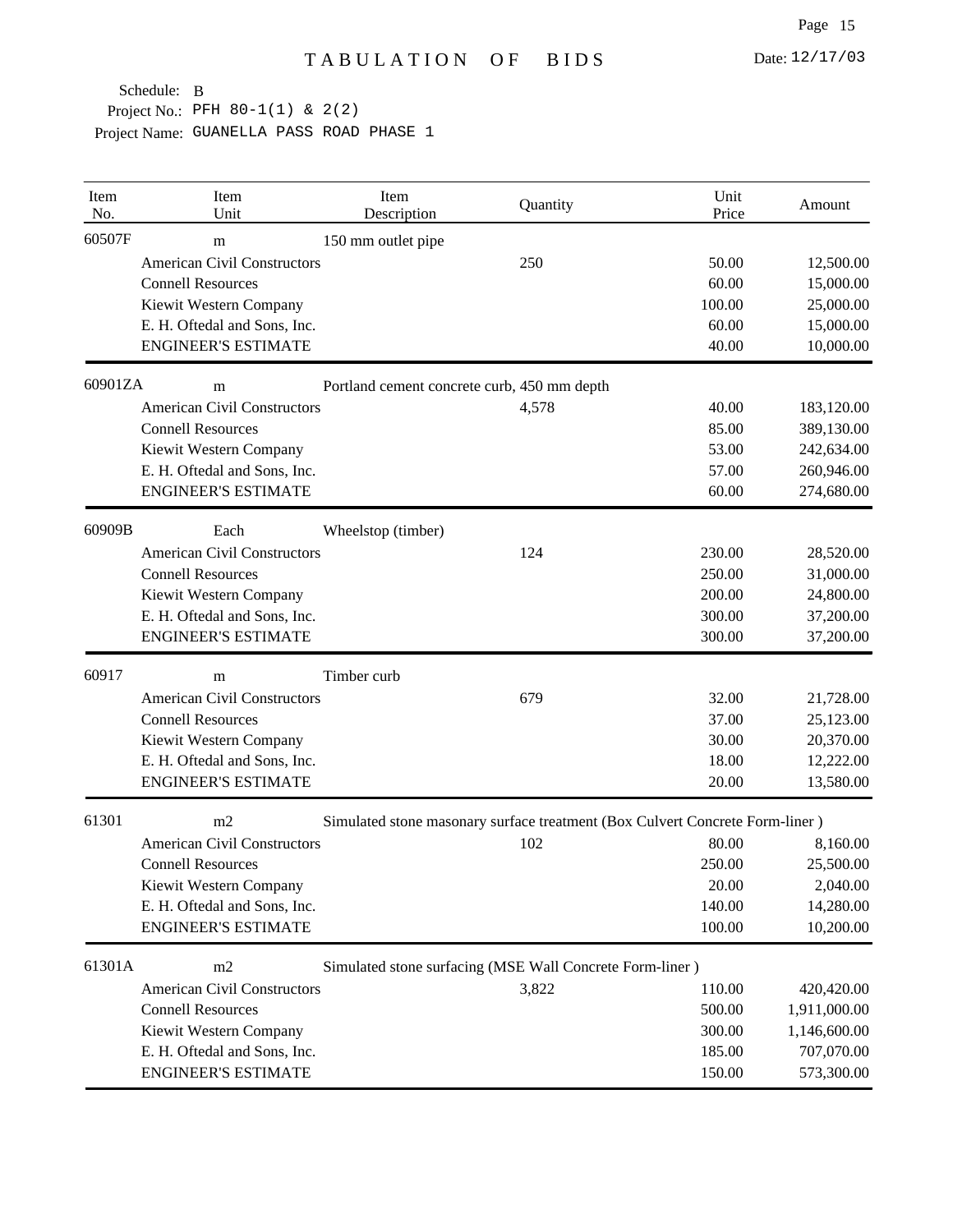| Item<br>No. | Item<br>Unit                                   | Item<br>Description                       | Quantity | Unit<br>Price                                                         | Amount       |  |  |
|-------------|------------------------------------------------|-------------------------------------------|----------|-----------------------------------------------------------------------|--------------|--|--|
| 61302       | Each                                           |                                           |          | Simulated stone masonary test wall (Box Culvert Concrete Form-liner)  |              |  |  |
|             | <b>American Civil Constructors</b>             |                                           | 1        | 7,000.00                                                              | 7,000.00     |  |  |
|             | <b>Connell Resources</b>                       |                                           |          | 2,500.00                                                              | 2,500.00     |  |  |
|             | Kiewit Western Company                         |                                           |          | 625.00                                                                | 625.00       |  |  |
|             | E. H. Oftedal and Sons, Inc.                   |                                           |          | 4,500.00                                                              | 4,500.00     |  |  |
|             | <b>ENGINEER'S ESTIMATE</b>                     |                                           |          | 1,600.00                                                              | 1,600.00     |  |  |
| 61302A      | Each                                           |                                           |          | Simulated stone surfacing test section (MSE Wall Concrete Form-liner) |              |  |  |
|             | <b>American Civil Constructors</b>             |                                           | 1        | 7,000.00                                                              | 7,000.00     |  |  |
|             | <b>Connell Resources</b>                       |                                           |          | 2,500.00                                                              | 2,500.00     |  |  |
|             | Kiewit Western Company                         |                                           |          | 5,850.00                                                              | 5,850.00     |  |  |
|             | E. H. Oftedal and Sons, Inc.                   |                                           |          | 4,500.00                                                              | 4,500.00     |  |  |
|             | <b>ENGINEER'S ESTIMATE</b>                     |                                           |          | 1,600.00                                                              | 1,600.00     |  |  |
| 61501BA     | m2                                             | Colored Portland cement concrete sidewalk |          |                                                                       |              |  |  |
|             | <b>American Civil Constructors</b>             |                                           | 29       | 75.00                                                                 | 2,175.00     |  |  |
|             | <b>Connell Resources</b>                       |                                           |          | 100.00                                                                | 2,900.00     |  |  |
|             | Kiewit Western Company                         |                                           |          | 100.00                                                                | 2,900.00     |  |  |
|             | E. H. Oftedal and Sons, Inc.                   |                                           |          | 80.00                                                                 | 2,320.00     |  |  |
|             | <b>ENGINEER'S ESTIMATE</b>                     |                                           |          | 65.00                                                                 | 1,885.00     |  |  |
| 61504B      | m2<br>Portland cement concrete wheelchair ramp |                                           |          |                                                                       |              |  |  |
|             | <b>American Civil Constructors</b>             |                                           | 5        | 73.00                                                                 | 365.00       |  |  |
|             | <b>Connell Resources</b>                       |                                           |          | 100.00                                                                | 500.00       |  |  |
|             | Kiewit Western Company                         |                                           |          | 125.00                                                                | 625.00       |  |  |
|             | E. H. Oftedal and Sons, Inc.                   |                                           |          | 115.00                                                                | 575.00       |  |  |
|             | <b>ENGINEER'S ESTIMATE</b>                     |                                           |          | 70.00                                                                 | 350.00       |  |  |
| 61701H      | m                                              | Guardrail system SBTB                     |          |                                                                       |              |  |  |
|             | <b>American Civil Constructors</b>             |                                           | 4,610    | 190.00                                                                | 875,900.00   |  |  |
|             | <b>Connell Resources</b>                       |                                           |          | 220.00                                                                | 1,014,200.00 |  |  |
|             | Kiewit Western Company                         |                                           |          | 160.00                                                                | 737,600.00   |  |  |
|             | E. H. Oftedal and Sons, Inc.                   |                                           |          | 170.00                                                                | 783,700.00   |  |  |
|             | <b>ENGINEER'S ESTIMATE</b>                     |                                           |          | 190.00                                                                | 875,900.00   |  |  |
| 61702FAT    | Each                                           | Terminal section type FAT-9               |          |                                                                       |              |  |  |
|             | <b>American Civil Constructors</b>             |                                           | 14       | 2,000.00                                                              | 28,000.00    |  |  |
|             | <b>Connell Resources</b>                       |                                           |          | 2,200.00                                                              | 30,800.00    |  |  |
|             | Kiewit Western Company                         |                                           |          | 1,600.00                                                              | 22,400.00    |  |  |
|             | E. H. Oftedal and Sons, Inc.                   |                                           |          | 2,600.00                                                              | 36,400.00    |  |  |
|             | <b>ENGINEER'S ESTIMATE</b>                     |                                           |          | 1,900.00                                                              | 26,600.00    |  |  |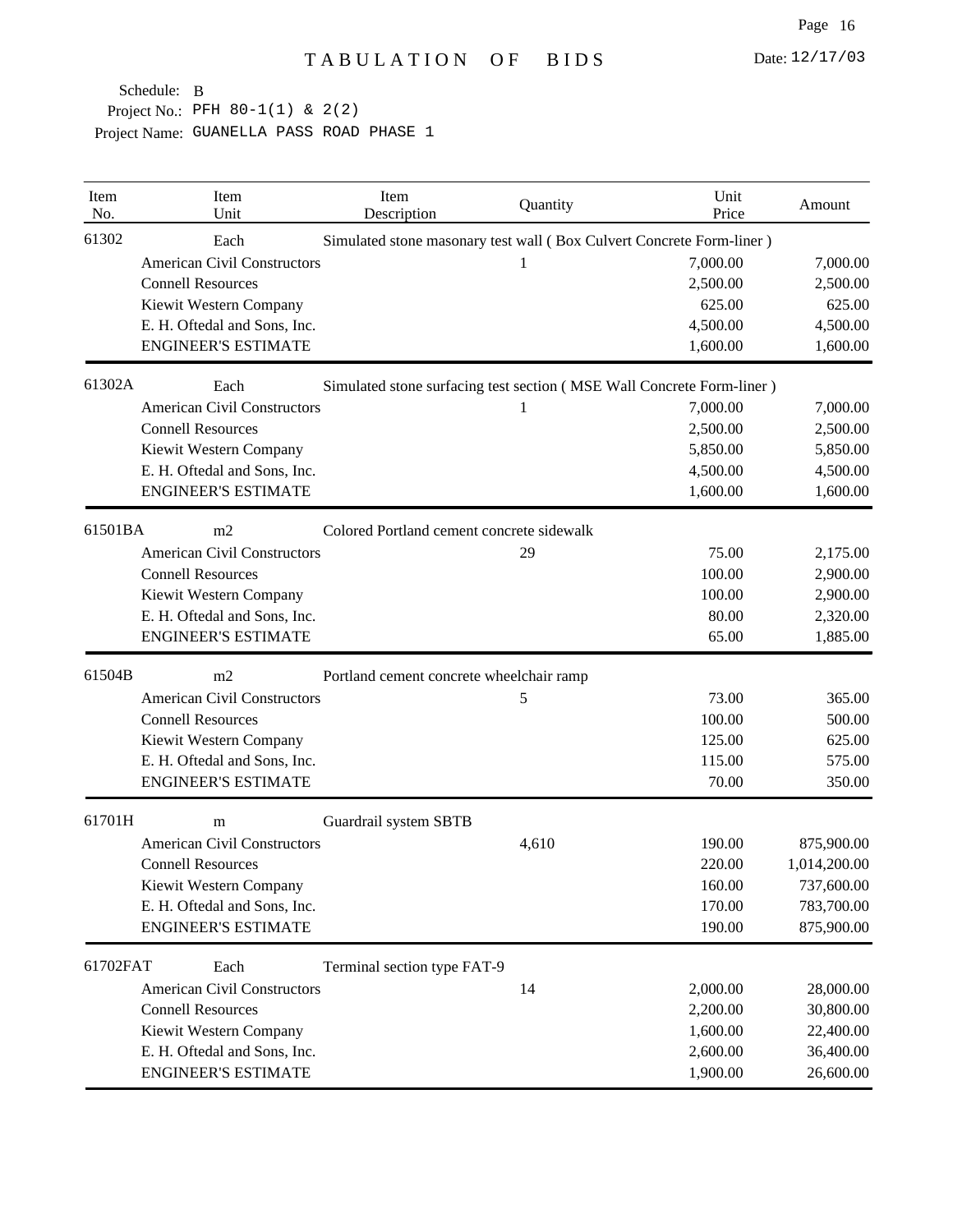| Item<br>No. | Item<br>Unit                       | Item<br>Description                 | Quantity       | Unit<br>Price | Amount    |
|-------------|------------------------------------|-------------------------------------|----------------|---------------|-----------|
| 61702FATA   | Each                               | Terminal section type FAT-6         |                |               |           |
|             | <b>American Civil Constructors</b> |                                     | 38             | 1,400.00      | 53,200.00 |
|             | <b>Connell Resources</b>           |                                     |                | 1,500.00      | 57,000.00 |
|             | Kiewit Western Company             |                                     |                | 1,150.00      | 43,700.00 |
|             | E. H. Oftedal and Sons, Inc.       |                                     |                | 2,100.00      | 79,800.00 |
|             | <b>ENGINEER'S ESTIMATE</b>         |                                     |                | 1,300.00      | 49,400.00 |
| 61715       | m                                  | Guardrail, steel tube-backed timber |                |               |           |
|             | <b>American Civil Constructors</b> |                                     | 22             | 480.00        | 10,560.00 |
|             | <b>Connell Resources</b>           |                                     |                | 550.00        | 12,100.00 |
|             | Kiewit Western Company             |                                     |                | 400.00        | 8,800.00  |
|             | E. H. Oftedal and Sons, Inc.       |                                     |                | 1,250.00      | 27,500.00 |
|             | <b>ENGINEER'S ESTIMATE</b>         |                                     |                | 300.00        | 6,600.00  |
| 61901FA     | m                                  | Fence temporary construction        |                |               |           |
|             | <b>American Civil Constructors</b> |                                     | 500            | 15.00         | 7,500.00  |
|             | <b>Connell Resources</b>           |                                     |                | 27.00         | 13,500.00 |
|             | Kiewit Western Company             |                                     |                | 21.00         | 10,500.00 |
|             | E. H. Oftedal and Sons, Inc.       |                                     |                | 23.00         | 11,500.00 |
|             | <b>ENGINEER'S ESTIMATE</b>         |                                     |                | 9.00          | 4,500.00  |
| 61901HD     | m                                  | Fence post and rail, wood           |                |               |           |
|             | <b>American Civil Constructors</b> |                                     | 18             | 320.00        | 5,760.00  |
|             | <b>Connell Resources</b>           |                                     |                | 470.00        | 8,460.00  |
|             | Kiewit Western Company             |                                     |                | 350.00        | 6,300.00  |
|             | E. H. Oftedal and Sons, Inc.       |                                     |                | 385.00        | 6,930.00  |
|             | <b>ENGINEER'S ESTIMATE</b>         |                                     |                | 30.00         | 540.00    |
| 61901LB     | m                                  | Fence, log barrier (toad)           |                |               |           |
|             | <b>American Civil Constructors</b> |                                     | 1,000          | 15.00         | 15,000.00 |
|             | <b>Connell Resources</b>           |                                     |                | 25.00         | 25,000.00 |
|             | Kiewit Western Company             |                                     |                | 5.00          | 5,000.00  |
|             | E. H. Oftedal and Sons, Inc.       |                                     |                | 34.00         | 34,000.00 |
|             | <b>ENGINEER'S ESTIMATE</b>         |                                     |                | 15.00         | 15,000.00 |
| 61902F      | Each                               | Gate road closure                   |                |               |           |
|             | <b>American Civil Constructors</b> |                                     | $\overline{c}$ | 3,000.00      | 6,000.00  |
|             | <b>Connell Resources</b>           |                                     |                | 12,000.00     | 24,000.00 |
|             | Kiewit Western Company             |                                     |                | 10,000.00     | 20,000.00 |
|             | E. H. Oftedal and Sons, Inc.       |                                     |                | 10,600.00     | 21,200.00 |
|             | <b>ENGINEER'S ESTIMATE</b>         |                                     |                | 4,000.00      | 8,000.00  |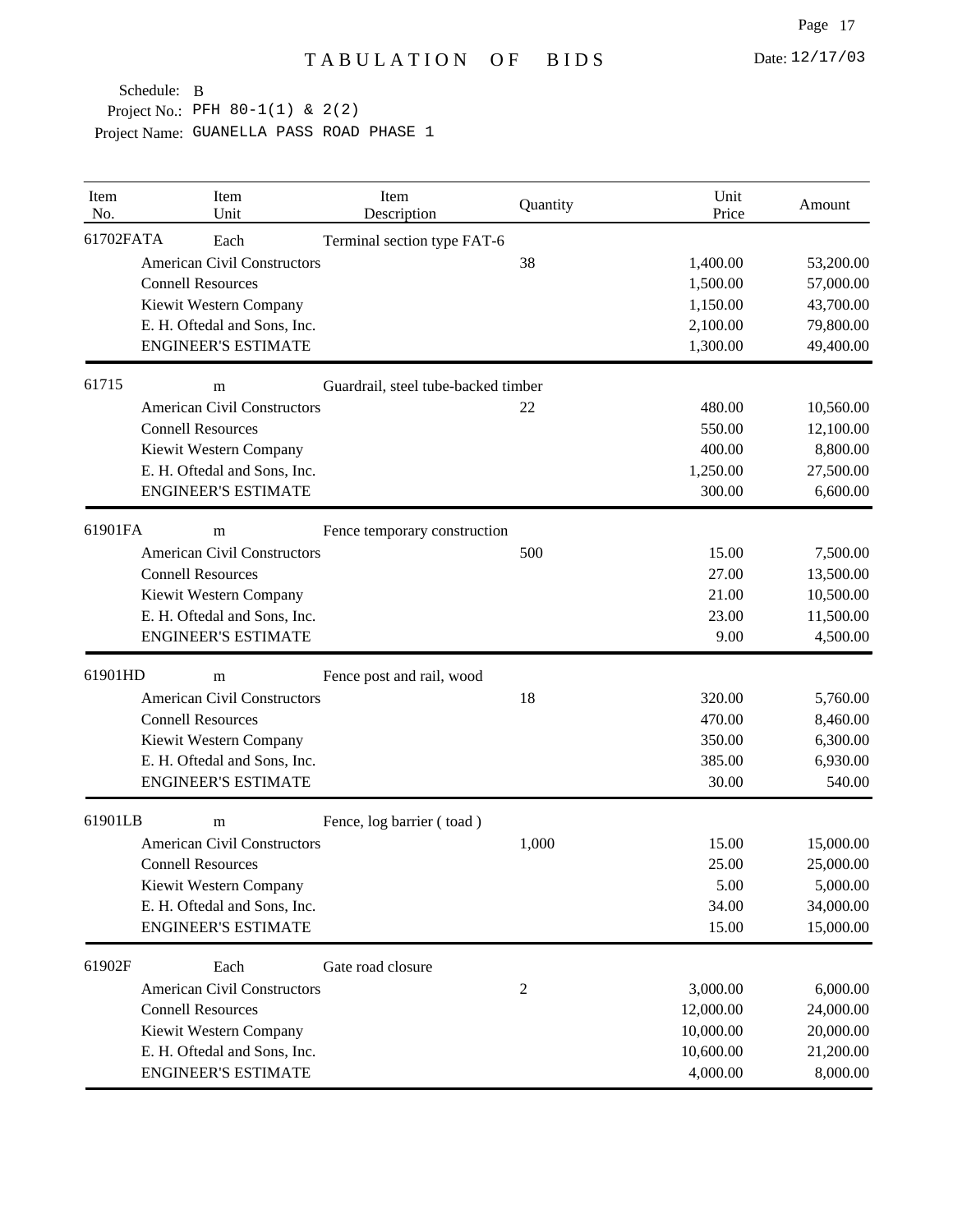| Item<br>No. | Item<br>Unit                       | Item<br>Description                                                    | Quantity | Unit<br>Price | Amount    |
|-------------|------------------------------------|------------------------------------------------------------------------|----------|---------------|-----------|
| 61906       | m                                  | Remove and reset fence                                                 |          |               |           |
|             | <b>American Civil Constructors</b> |                                                                        | 60       | 80.00         | 4,800.00  |
|             | <b>Connell Resources</b>           |                                                                        |          | 90.00         | 5,400.00  |
|             | Kiewit Western Company             |                                                                        |          | 70.00         | 4,200.00  |
|             | E. H. Oftedal and Sons, Inc.       |                                                                        |          | 76.00         | 4,560.00  |
|             | <b>ENGINEER'S ESTIMATE</b>         |                                                                        |          | 20.00         | 1,200.00  |
| 62201AD     | Hour                               | Dump truck, 7 cubic meter minimum capacity                             |          |               |           |
|             | <b>American Civil Constructors</b> |                                                                        | 200      | 85.00         | 17,000.00 |
|             | <b>Connell Resources</b>           |                                                                        |          | 75.00         | 15,000.00 |
|             | Kiewit Western Company             |                                                                        |          | 75.00         | 15,000.00 |
|             | E. H. Oftedal and Sons, Inc.       |                                                                        |          | 82.00         | 16,400.00 |
|             | <b>ENGINEER'S ESTIMATE</b>         |                                                                        |          | 100.00        | 20,000.00 |
| 62201BC     | Hour                               | Backhoe loader, 180 liter minimum rated capacity bucket (600 mm width) |          |               |           |
|             | <b>American Civil Constructors</b> |                                                                        | 200      | 95.00         | 19,000.00 |
|             | <b>Connell Resources</b>           |                                                                        |          | 75.00         | 15,000.00 |
|             | Kiewit Western Company             |                                                                        |          | 120.00        | 24,000.00 |
|             | E. H. Oftedal and Sons, Inc.       |                                                                        |          | 74.00         | 14,800.00 |
|             | <b>ENGINEER'S ESTIMATE</b>         |                                                                        |          | 110.00        | 22,000.00 |
| 62201CE     | Hour                               | Wheel loader, 3 cubic meter minimum rated capacity                     |          |               |           |
|             | <b>American Civil Constructors</b> |                                                                        | 200      | 130.00        | 26,000.00 |
|             | <b>Connell Resources</b>           |                                                                        |          | 90.00         | 18,000.00 |
|             | Kiewit Western Company             |                                                                        |          | 120.00        | 24,000.00 |
|             | E. H. Oftedal and Sons, Inc.       |                                                                        |          | 110.00        | 22,000.00 |
|             | <b>ENGINEER'S ESTIMATE</b>         |                                                                        |          | 120.00        | 24,000.00 |
| 62201DG     | Hour                               | Bulldozer, 250 kW minimum flywheel power                               |          |               |           |
|             | <b>American Civil Constructors</b> |                                                                        | 120      | 190.00        | 22,800.00 |
|             | <b>Connell Resources</b>           |                                                                        |          | 150.00        | 18,000.00 |
|             | Kiewit Western Company             |                                                                        |          | 175.00        | 21,000.00 |
|             | E. H. Oftedal and Sons, Inc.       |                                                                        |          | 153.00        | 18,360.00 |
|             | <b>ENGINEER'S ESTIMATE</b>         |                                                                        |          | 160.00        | 19,200.00 |
| 62201LB     | Hour                               | Motor grader, 3.6 meter minimum blade                                  |          |               |           |
|             | <b>American Civil Constructors</b> |                                                                        | 200      | 140.00        | 28,000.00 |
|             | <b>Connell Resources</b>           |                                                                        |          | 95.00         | 19,000.00 |
|             | Kiewit Western Company             |                                                                        |          | 120.00        | 24,000.00 |
|             | E. H. Oftedal and Sons, Inc.       |                                                                        |          | 117.00        | 23,400.00 |
|             | <b>ENGINEER'S ESTIMATE</b>         |                                                                        |          | 130.00        | 26,000.00 |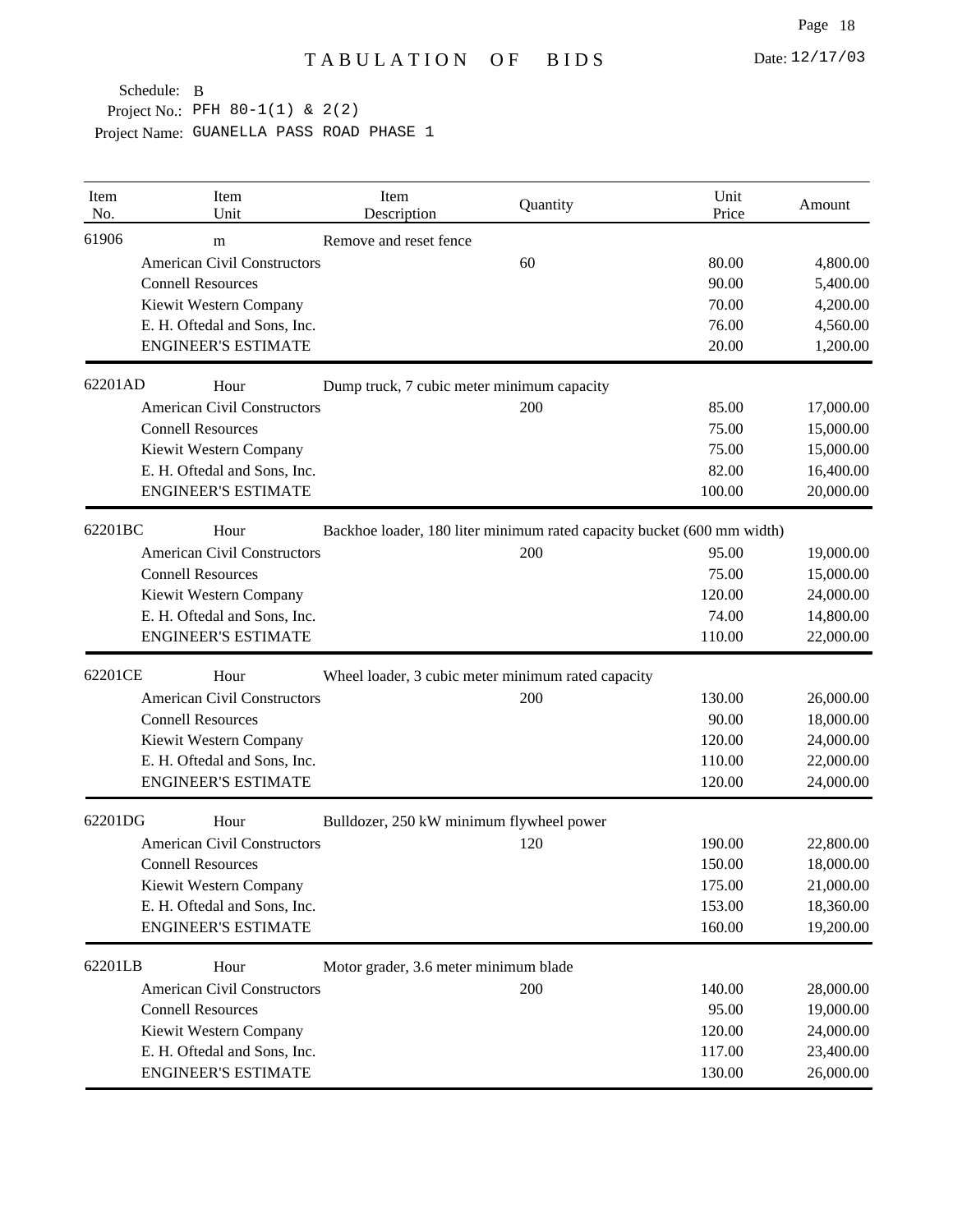| Item<br>No. | Item<br>Unit                       | Item<br>Description          | Quantity | Unit<br>Price | Amount     |
|-------------|------------------------------------|------------------------------|----------|---------------|------------|
| 62201M      | Hour                               | Hydraulic excavator          |          |               |            |
|             | <b>American Civil Constructors</b> |                              | 120      | 185.00        | 22,200.00  |
|             | <b>Connell Resources</b>           |                              |          | 110.00        | 13,200.00  |
|             | Kiewit Western Company             |                              |          | 135.00        | 16,200.00  |
|             | E. H. Oftedal and Sons, Inc.       |                              |          | 143.00        | 17,160.00  |
|             | <b>ENGINEER'S ESTIMATE</b>         |                              |          | 130.00        | 15,600.00  |
| 62301       | Hour                               | General labor                |          |               |            |
|             | <b>American Civil Constructors</b> |                              | 320      | 45.00         | 14,400.00  |
|             | <b>Connell Resources</b>           |                              |          | 30.00         | 9,600.00   |
|             | Kiewit Western Company             |                              |          | 40.00         | 12,800.00  |
|             | E. H. Oftedal and Sons, Inc.       |                              |          | 47.00         | 15,040.00  |
|             | <b>ENGINEER'S ESTIMATE</b>         |                              |          | 35.00         | 11,200.00  |
| 62406       | m <sub>3</sub>                     | Placing conserved topsoil    |          |               |            |
|             | <b>American Civil Constructors</b> |                              | 7,800    | 10.00         | 78,000.00  |
|             | <b>Connell Resources</b>           |                              |          | 8.00          | 62,400.00  |
|             | Kiewit Western Company             |                              |          | 16.00         | 124,800.00 |
|             | E. H. Oftedal and Sons, Inc.       |                              |          | 9.00          | 70,200.00  |
|             | <b>ENGINEER'S ESTIMATE</b>         |                              |          | 15.00         | 117,000.00 |
| 62501B      | ha                                 | Seeding, hydraulic method    |          |               |            |
|             | <b>American Civil Constructors</b> |                              | 28.0     | 1,300.00      | 36,400.00  |
|             | <b>Connell Resources</b>           |                              |          | 2,000.00      | 56,000.00  |
|             | Kiewit Western Company             |                              |          | 1,400.00      | 39,200.00  |
|             | E. H. Oftedal and Sons, Inc.       |                              |          | 1,200.00      | 33,600.00  |
|             | <b>ENGINEER'S ESTIMATE</b>         |                              |          | 2,100.00      | 58,800.00  |
| 62504B      | ha                                 | Mulching, hydraulic method   |          |               |            |
|             | <b>American Civil Constructors</b> |                              | 28.0     | 6,900.00      | 193,200.00 |
|             | <b>Connell Resources</b>           |                              |          | 3,900.00      | 109,200.00 |
|             | Kiewit Western Company             |                              |          | 2,600.00      | 72,800.00  |
|             | E. H. Oftedal and Sons, Inc.       |                              |          | 3,100.00      | 86,800.00  |
|             | <b>ENGINEER'S ESTIMATE</b>         |                              |          | 2,700.00      | 75,600.00  |
| 62516       | ha                                 | Fertilizer, hydraulic method |          |               |            |
|             | <b>American Civil Constructors</b> |                              | 18.0     | 1,200.00      | 21,600.00  |
|             | <b>Connell Resources</b>           |                              |          | 1,660.00      | 29,880.00  |
|             | Kiewit Western Company             |                              |          | 1,200.00      | 21,600.00  |
|             | E. H. Oftedal and Sons, Inc.       |                              |          | 1,500.00      | 27,000.00  |
|             | <b>ENGINEER'S ESTIMATE</b>         |                              |          | 3,910.00      | 70,380.00  |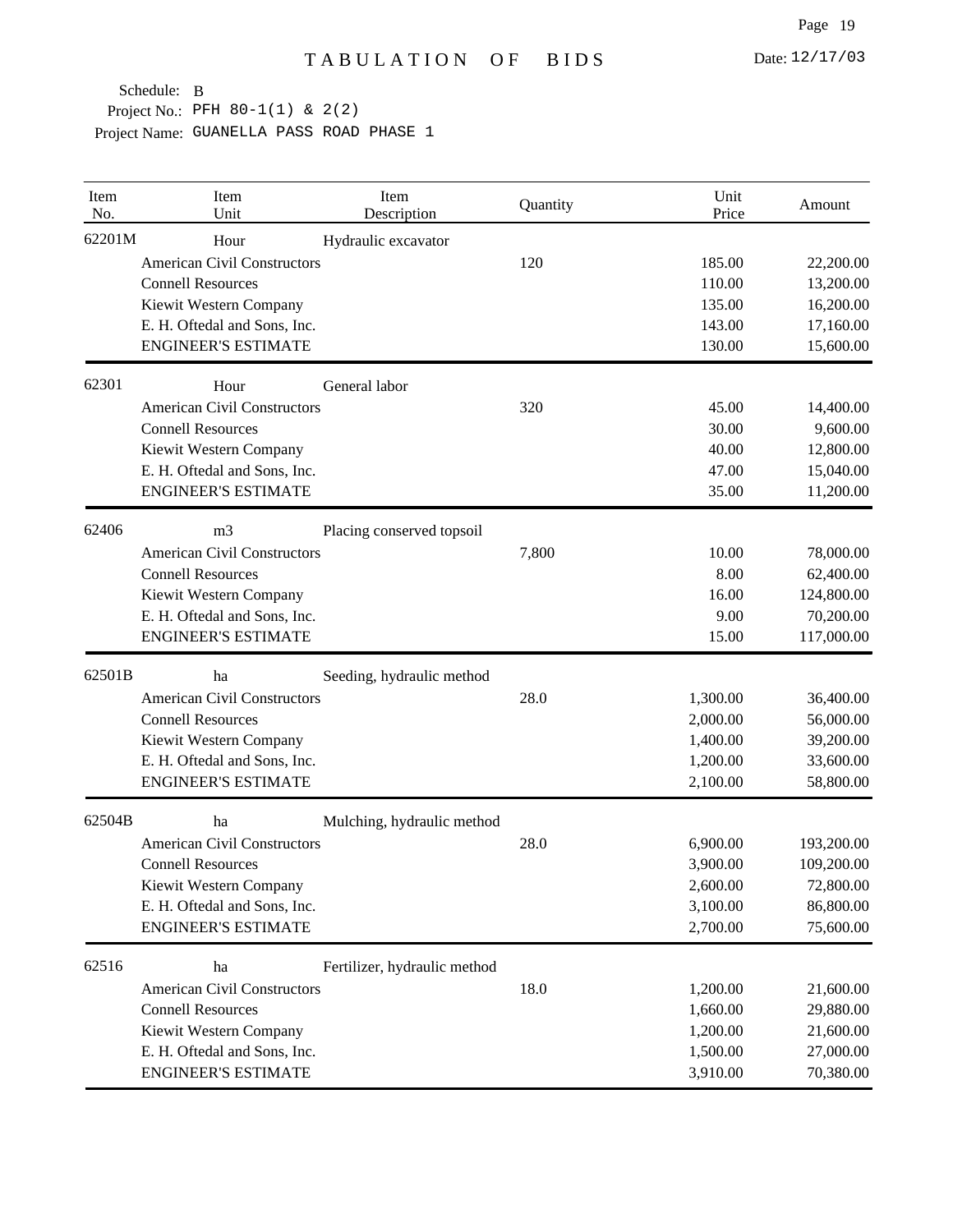| Item<br>No. | Item<br>Unit                       | Item<br>Description                 | Quantity | Unit<br>Price | Amount     |
|-------------|------------------------------------|-------------------------------------|----------|---------------|------------|
| 62602       | Each                               | Remove and replant trees and shrubs |          |               |            |
|             | <b>American Civil Constructors</b> |                                     | 1,130    | 80.00         | 90,400.00  |
|             | <b>Connell Resources</b>           |                                     |          | 49.00         | 55,370.00  |
|             | Kiewit Western Company             |                                     |          | 45.00         | 50,850.00  |
|             | E. H. Oftedal and Sons, Inc.       |                                     |          | 50.00         | 56,500.00  |
|             | <b>ENGINEER'S ESTIMATE</b>         |                                     |          | 125.00        | 141,250.00 |
| 62602C      | Each                               | Emergent plugs                      |          |               |            |
|             | <b>American Civil Constructors</b> |                                     | 110      | 6.00          | 660.00     |
|             | <b>Connell Resources</b>           |                                     |          | 5.00          | 550.00     |
|             | Kiewit Western Company             |                                     |          | 6.00          | 660.00     |
|             | E. H. Oftedal and Sons, Inc.       |                                     |          | 11.00         | 1,210.00   |
|             | <b>ENGINEER'S ESTIMATE</b>         |                                     |          | 4.00          | 440.00     |
| 62613B      | Each                               | Container stock, 20 liter           |          |               |            |
|             | <b>American Civil Constructors</b> |                                     | 3,268    | 50.00         | 163,400.00 |
|             | <b>Connell Resources</b>           |                                     |          | 60.00         | 196,080.00 |
|             | Kiewit Western Company             |                                     |          | 45.00         | 147,060.00 |
|             | E. H. Oftedal and Sons, Inc.       |                                     |          | 60.00         | 196,080.00 |
|             | <b>ENGINEER'S ESTIMATE</b>         |                                     |          | 63.00         | 205,884.00 |
| 62614       | Each                               | Willow staking                      |          |               |            |
|             | <b>American Civil Constructors</b> |                                     | 21,500   | 2.75          | 59,125.00  |
|             | <b>Connell Resources</b>           |                                     |          | 5.00          | 107,500.00 |
|             | Kiewit Western Company             |                                     |          | 3.00          | 64,500.00  |
|             | E. H. Oftedal and Sons, Inc.       |                                     |          | 3.00          | 64,500.00  |
|             | <b>ENGINEER'S ESTIMATE</b>         |                                     |          | 3.00          | 64,500.00  |
| 62701D      | m2                                 | Salvaged sod (alpine)               |          |               |            |
|             | <b>American Civil Constructors</b> |                                     | 4,700    | 37.00         | 173,900.00 |
|             | <b>Connell Resources</b>           |                                     |          | 5.00          | 23,500.00  |
|             | Kiewit Western Company             |                                     |          | 3.50          | 16,450.00  |
|             | E. H. Oftedal and Sons, Inc.       |                                     |          | 4.00          | 18,800.00  |
|             | <b>ENGINEER'S ESTIMATE</b>         |                                     |          | 12.00         | 56,400.00  |
| 62901B      | m2                                 | Erosion control mat type 2          |          |               |            |
|             | <b>American Civil Constructors</b> |                                     | 2,100    | 16.00         | 33,600.00  |
|             | <b>Connell Resources</b>           |                                     |          | 2.00          | 4,200.00   |
|             | Kiewit Western Company             |                                     |          | 1.50          | 3,150.00   |
|             | E. H. Oftedal and Sons, Inc.       |                                     |          | 2.00          | 4,200.00   |
|             | <b>ENGINEER'S ESTIMATE</b>         |                                     |          | 2.00          | 4,200.00   |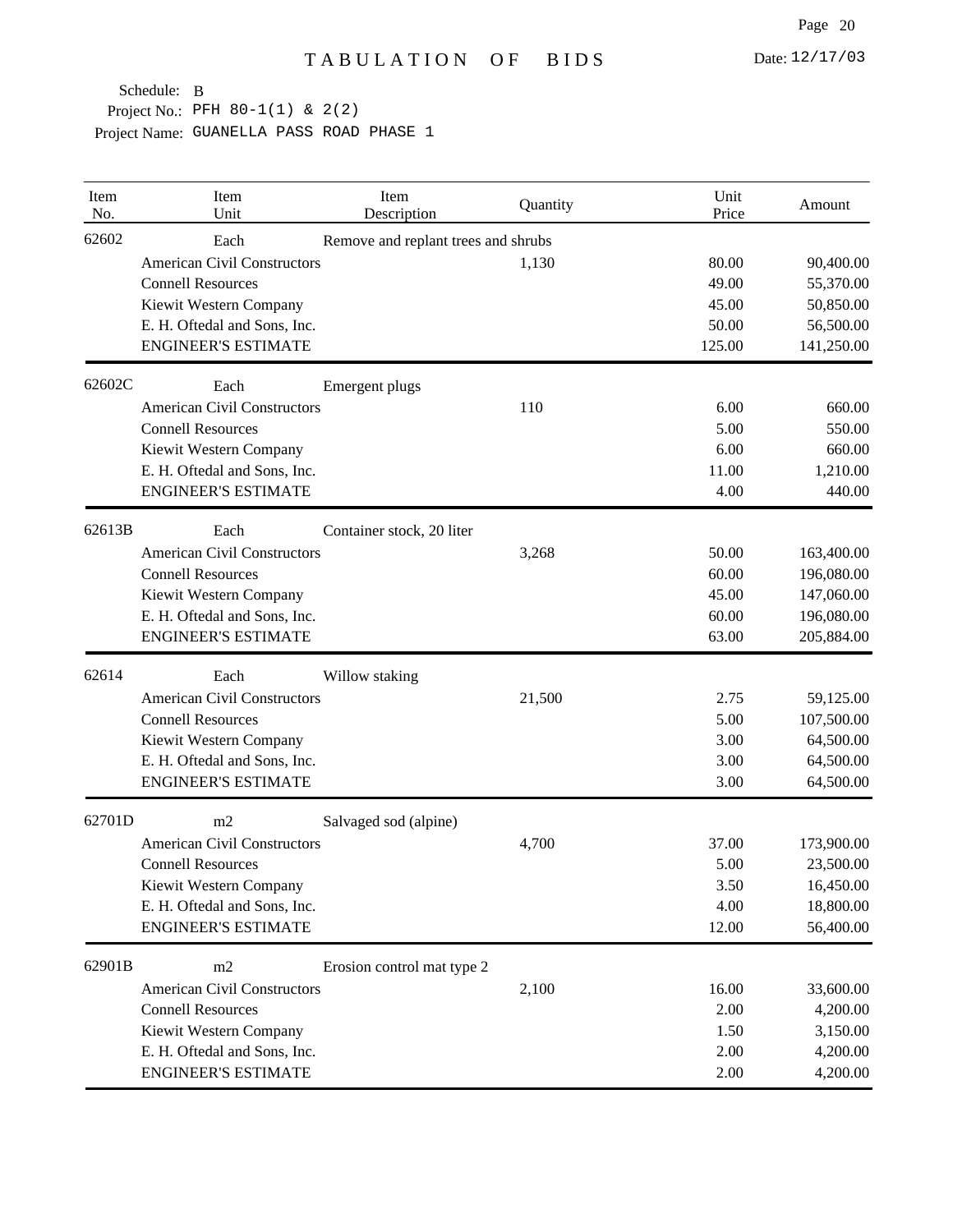| Item<br>No. | Item<br>Unit                       | Item<br>Description                     | Quantity | Unit<br>Price | Amount    |
|-------------|------------------------------------|-----------------------------------------|----------|---------------|-----------|
| 63304CC     | m2                                 | Signs, aluminum panels, type 3 sheeting |          |               |           |
|             | <b>American Civil Constructors</b> |                                         | 24       | 230.00        | 5,520.00  |
|             | <b>Connell Resources</b>           |                                         |          | 185.00        | 4,440.00  |
|             | Kiewit Western Company             |                                         |          | 135.00        | 3,240.00  |
|             | E. H. Oftedal and Sons, Inc.       |                                         |          | 150.00        | 3,600.00  |
|             | <b>ENGINEER'S ESTIMATE</b>         |                                         |          | 300.00        | 7,200.00  |
| 63305BA     | m                                  | Posts, wood 100 mm x 100 mm             |          |               |           |
|             | <b>American Civil Constructors</b> |                                         | 147      | 47.00         | 6,909.00  |
|             | <b>Connell Resources</b>           |                                         |          | 14.00         | 2,058.00  |
|             | Kiewit Western Company             |                                         |          | 13.00         | 1,911.00  |
|             | E. H. Oftedal and Sons, Inc.       |                                         |          | 13.00         | 1,911.00  |
|             | <b>ENGINEER'S ESTIMATE</b>         |                                         |          | 40.00         | 5,880.00  |
| 63305BB     | m                                  | Posts, wood 100 mm x 150 mm             |          |               |           |
|             | <b>American Civil Constructors</b> |                                         | 74       | 55.00         | 4,070.00  |
|             | <b>Connell Resources</b>           |                                         |          | 23.00         | 1,702.00  |
|             | Kiewit Western Company             |                                         |          | 18.00         | 1,332.00  |
|             | E. H. Oftedal and Sons, Inc.       |                                         |          | 19.00         | 1,406.00  |
|             | <b>ENGINEER'S ESTIMATE</b>         |                                         |          | 50.00         | 3,700.00  |
| 63306B      | Each                               | Object markers type 2                   |          |               |           |
|             | <b>American Civil Constructors</b> |                                         | 156      | 38.00         | 5,928.00  |
|             | <b>Connell Resources</b>           |                                         |          | 55.00         | 8,580.00  |
|             | Kiewit Western Company             |                                         |          | 42.00         | 6,552.00  |
|             | E. H. Oftedal and Sons, Inc.       |                                         |          | 45.00         | 7,020.00  |
|             | <b>ENGINEER'S ESTIMATE</b>         |                                         |          | 30.00         | 4,680.00  |
| 63307A      | Each                               | Delineators type 1                      |          |               |           |
|             | <b>American Civil Constructors</b> |                                         | 291      | 31.00         | 9,021.00  |
|             | <b>Connell Resources</b>           |                                         |          | 17.00         | 4,947.00  |
|             | Kiewit Western Company             |                                         |          | 13.00         | 3,783.00  |
|             | E. H. Oftedal and Sons, Inc.       |                                         |          | 14.00         | 4,074.00  |
|             | <b>ENGINEER'S ESTIMATE</b>         |                                         |          | 25.00         | 7,275.00  |
| 63307G      | Each                               | Delineators flexible                    |          |               |           |
|             | <b>American Civil Constructors</b> |                                         | 337      | 39.00         | 13,143.00 |
|             | <b>Connell Resources</b>           |                                         |          | 35.00         | 11,795.00 |
|             | Kiewit Western Company             |                                         |          | 27.00         | 9,099.00  |
|             | E. H. Oftedal and Sons, Inc.       |                                         |          | 29.00         | 9,773.00  |
|             | <b>ENGINEER'S ESTIMATE</b>         |                                         |          | 10.00         | 3,370.00  |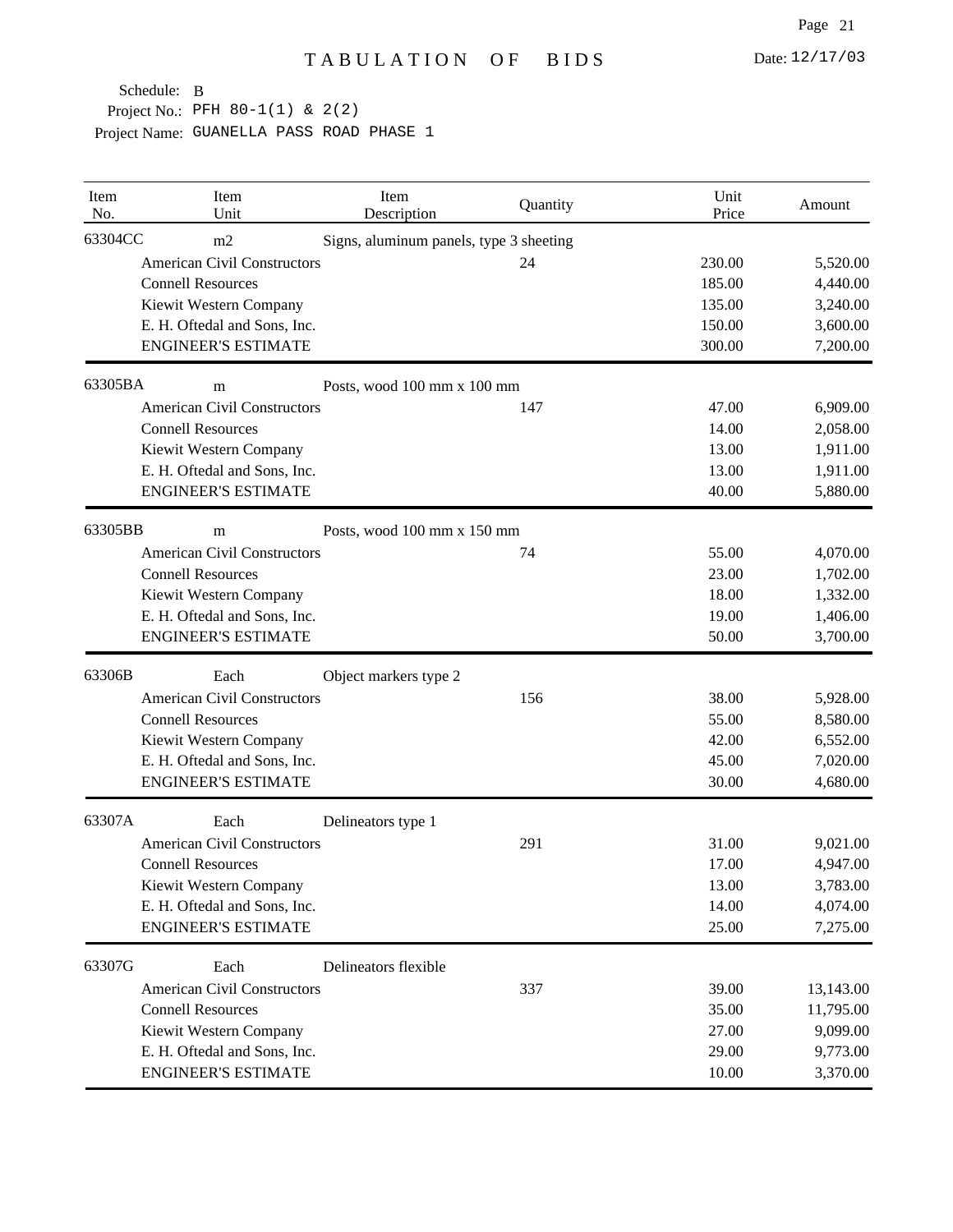| Item<br>No. | Item<br>Unit                       | Item<br>Description                  | Quantity | Unit<br>Price | Amount    |
|-------------|------------------------------------|--------------------------------------|----------|---------------|-----------|
| 63310       | Each                               | Installing government furnished sign |          |               |           |
|             | <b>American Civil Constructors</b> |                                      | 12       | 280.00        | 3,360.00  |
|             | <b>Connell Resources</b>           |                                      |          | 285.00        | 3,420.00  |
|             | Kiewit Western Company             |                                      |          | 225.00        | 2,700.00  |
|             | E. H. Oftedal and Sons, Inc.       |                                      |          | 227.00        | 2,724.00  |
|             | <b>ENGINEER'S ESTIMATE</b>         |                                      |          | 1,300.00      | 15,600.00 |
| 63401BA     | m                                  | Pavement markings type B, solid      |          |               |           |
|             | <b>American Civil Constructors</b> |                                      | 328      | 17.00         | 5,576.00  |
|             | <b>Connell Resources</b>           |                                      |          | 19.00         | 6,232.00  |
|             | Kiewit Western Company             |                                      |          | 15.00         | 4,920.00  |
|             | E. H. Oftedal and Sons, Inc.       |                                      |          | 12.00         | 3,936.00  |
|             | <b>ENGINEER'S ESTIMATE</b>         |                                      |          | 25.00         | 8,200.00  |
| 63406       | Each                               | Pavement markings, symbols           |          |               |           |
|             | <b>American Civil Constructors</b> |                                      | 129      | 12.00         | 1,548.00  |
|             | <b>Connell Resources</b>           |                                      |          | 14.00         | 1,806.00  |
|             | Kiewit Western Company             |                                      |          | 12.00         | 1,548.00  |
|             | E. H. Oftedal and Sons, Inc.       |                                      |          | 150.00        | 19,350.00 |
|             | <b>ENGINEER'S ESTIMATE</b>         |                                      |          | 100.00        | 12,900.00 |
| 63504C      | m                                  | Barricade type 3                     |          |               |           |
|             | <b>American Civil Constructors</b> |                                      | 35       | 116.00        | 4,060.00  |
|             | <b>Connell Resources</b>           |                                      |          | 200.00        | 7,000.00  |
|             | Kiewit Western Company             |                                      |          | 35.00         | 1,225.00  |
|             | E. H. Oftedal and Sons, Inc.       |                                      |          | 36.00         | 1,260.00  |
|             | <b>ENGINEER'S ESTIMATE</b>         |                                      |          | 200.00        | 7,000.00  |
| 63506C      | Each                               | Cone type C                          |          |               |           |
|             | <b>American Civil Constructors</b> |                                      | 50       | 88.00         | 4,400.00  |
|             | <b>Connell Resources</b>           |                                      |          | 20.00         | 1,000.00  |
|             | Kiewit Western Company             |                                      |          | 14.00         | 700.00    |
|             | E. H. Oftedal and Sons, Inc.       |                                      |          | 16.00         | 800.00    |
|             | <b>ENGINEER'S ESTIMATE</b>         |                                      |          | 50.00         | 2,500.00  |
| 63507       | m2                                 | Construction sign                    |          |               |           |
|             | <b>American Civil Constructors</b> |                                      | 80       | 80.00         | 6,400.00  |
|             | <b>Connell Resources</b>           |                                      |          | 145.00        | 11,600.00 |
|             | Kiewit Western Company             |                                      |          | 55.00         | 4,400.00  |
|             | E. H. Oftedal and Sons, Inc.       |                                      |          | 57.00         | 4,560.00  |
|             | <b>ENGINEER'S ESTIMATE</b>         |                                      |          | 200.00        | 16,000.00 |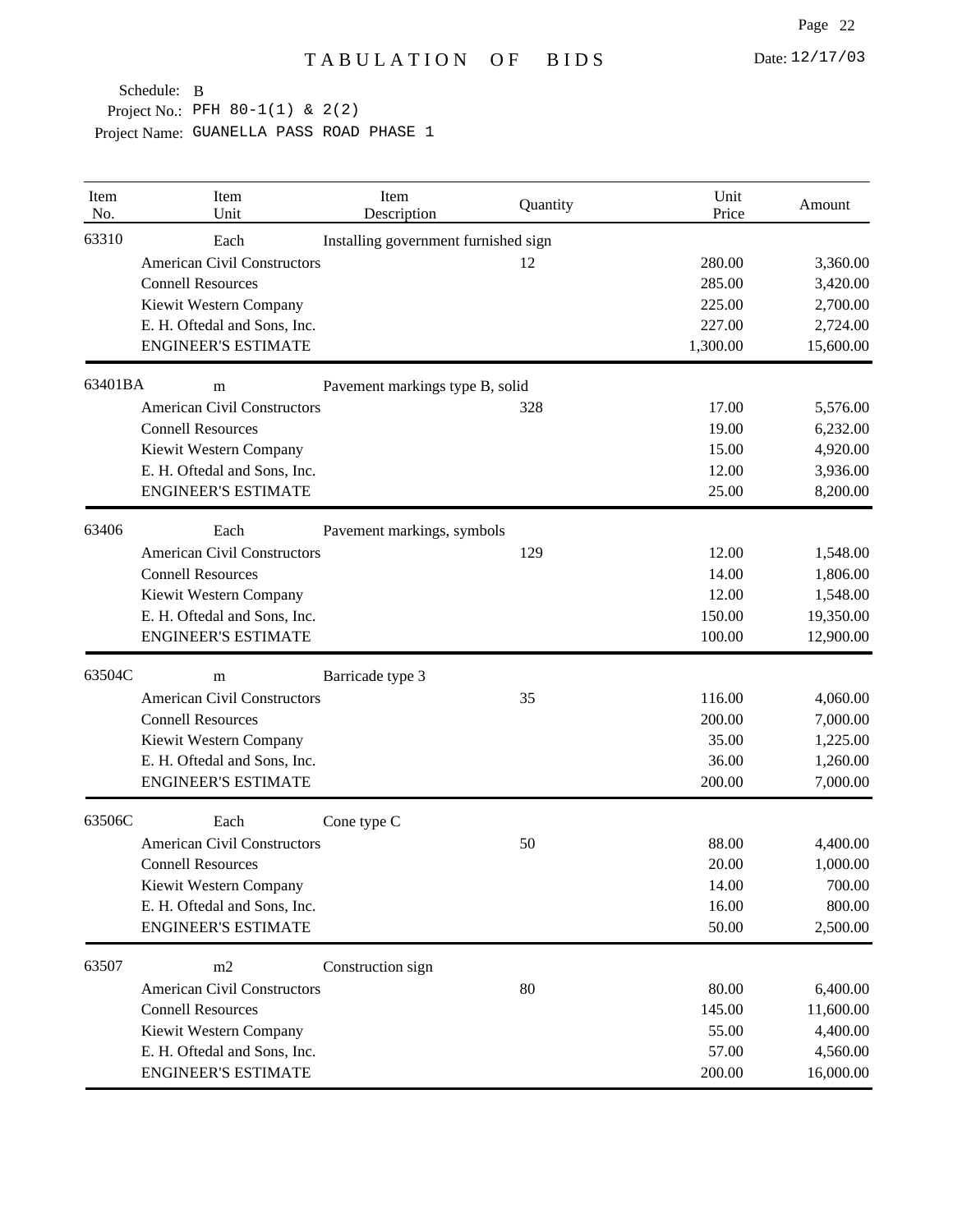| Item<br>No. | Item<br>Unit                               | Item<br>Description             | Quantity       | Unit<br>Price | Amount     |
|-------------|--------------------------------------------|---------------------------------|----------------|---------------|------------|
| 63508       | Each<br><b>American Civil Constructors</b> | Drum                            | 150            | 85.00         | 12,750.00  |
|             | <b>Connell Resources</b>                   |                                 |                | 90.00         | 13,500.00  |
|             | Kiewit Western Company                     |                                 |                | 42.00         | 6,300.00   |
|             | E. H. Oftedal and Sons, Inc.               |                                 |                | 45.00         | 6,750.00   |
|             | <b>ENGINEER'S ESTIMATE</b>                 |                                 |                | 90.00         | 13,500.00  |
| 63509       | Hour                                       | Flagger                         |                |               |            |
|             | <b>American Civil Constructors</b>         |                                 | 12,000         | 20.00         | 240,000.00 |
|             | <b>Connell Resources</b>                   |                                 |                | 26.00         | 312,000.00 |
|             | Kiewit Western Company                     |                                 |                | 38.00         | 456,000.00 |
|             | E. H. Oftedal and Sons, Inc.               |                                 |                | 23.00         | 276,000.00 |
|             | <b>ENGINEER'S ESTIMATE</b>                 |                                 |                | 25.00         | 300,000.00 |
| 63510       | Hour                                       | Pilot car                       |                |               |            |
|             | <b>American Civil Constructors</b>         |                                 | 4,000          | 50.00         | 200,000.00 |
|             | <b>Connell Resources</b>                   |                                 |                | 43.00         | 172,000.00 |
|             | Kiewit Western Company                     |                                 |                | 75.00         | 300,000.00 |
|             | E. H. Oftedal and Sons, Inc.               |                                 |                | 40.00         | 160,000.00 |
|             | <b>ENGINEER'S ESTIMATE</b>                 |                                 |                | 45.00         | 180,000.00 |
| 63511       | m                                          | Temporary concrete barrier      |                |               |            |
|             | <b>American Civil Constructors</b>         |                                 | 750            | 125.00        | 93,750.00  |
|             | <b>Connell Resources</b>                   |                                 |                | 120.00        | 90,000.00  |
|             | Kiewit Western Company                     |                                 |                | 200.00        | 150,000.00 |
|             | E. H. Oftedal and Sons, Inc.               |                                 |                | 170.00        | 127,500.00 |
|             | <b>ENGINEER'S ESTIMATE</b>                 |                                 |                | 160.00        | 120,000.00 |
| 63521B      | Each                                       | Warning light type B            |                |               |            |
|             | <b>American Civil Constructors</b>         |                                 | 8              | 260.00        | 2,080.00   |
|             | <b>Connell Resources</b>                   |                                 |                | 1,100.00      | 8,800.00   |
|             | Kiewit Western Company                     |                                 |                | 105.00        | 840.00     |
|             | E. H. Oftedal and Sons, Inc.               |                                 |                | 113.00        | 904.00     |
|             | <b>ENGINEER'S ESTIMATE</b>                 |                                 |                | 150.00        | 1,200.00   |
| 63529       | Each                                       | Temporary traffic signal system |                |               |            |
|             | <b>American Civil Constructors</b>         |                                 | $\overline{c}$ | 35,000.00     | 70,000.00  |
|             | <b>Connell Resources</b>                   |                                 |                | 15,000.00     | 30,000.00  |
|             | Kiewit Western Company                     |                                 |                | 20,000.00     | 40,000.00  |
|             | E. H. Oftedal and Sons, Inc.               |                                 |                | 21,000.00     | 42,000.00  |
|             | <b>ENGINEER'S ESTIMATE</b>                 |                                 |                | 37,000.00     | 74,000.00  |